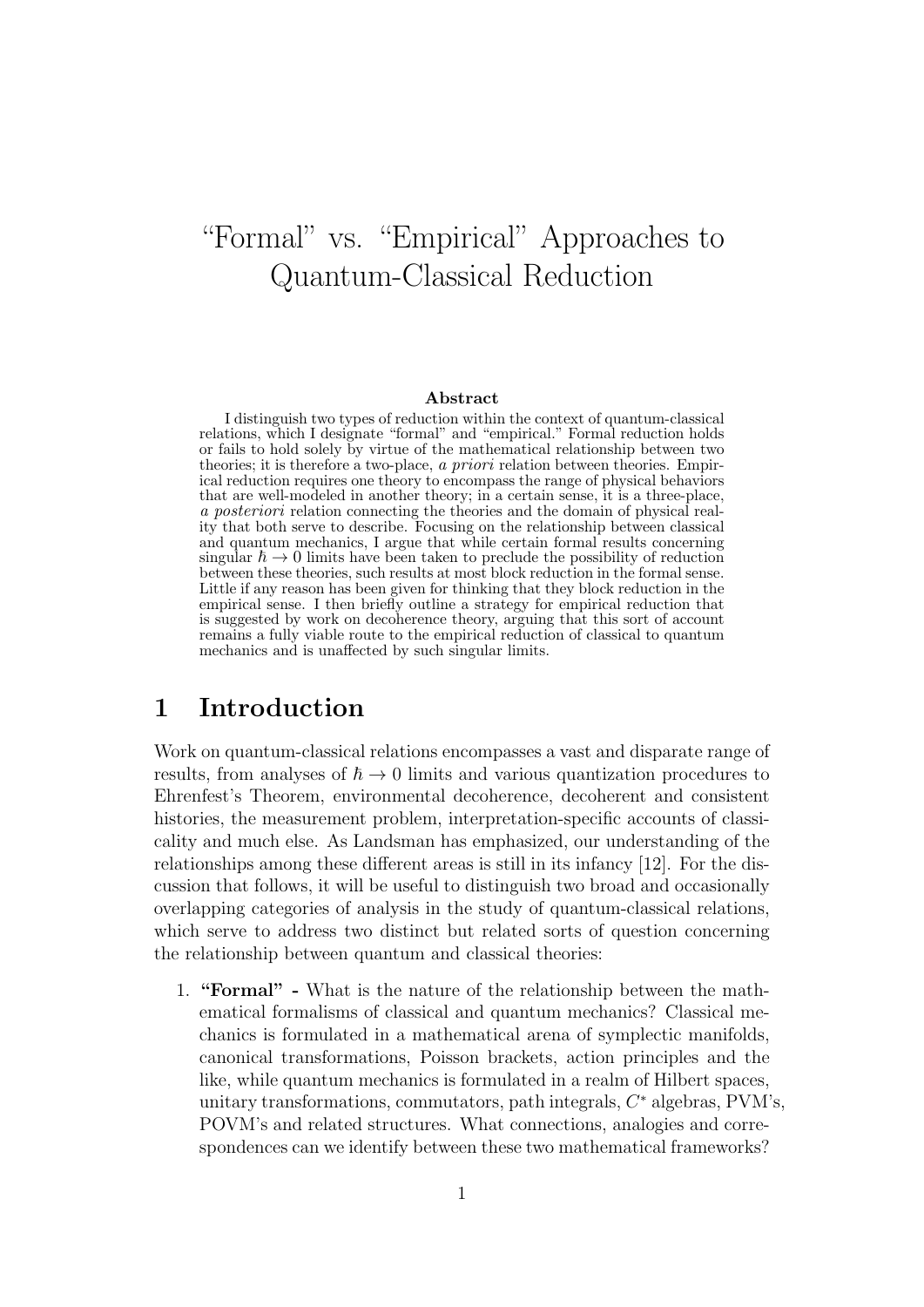2. "Empirical" - Under what circumstances are the behaviors described by classical and quantum models manifested in real physical systems? How does the set of real-world cases that are well-described by some classical model relate to the set of real-world cases that are well-described by some quantum model?

More narrowly, and more to my central point here, it is important to distinguish "formal" and "empirical" approaches to reduction between classical and quantum mechanics, where reduction broadly speaking is taken to require that one theory encompass the other in some sense. In the contexts of both formal and empirical reduction, I will adopt the convention here of referring to the less encompassing theory as the "reduced" theory and the more encompassing theory as the "reducing" theory, so that the former is said to "reduce to" the latter (the opposite convention is often adopted in the physics literature). Formal and empirical reduction are distinguished as follows:

- 1. Formal Reduction requires the reduced theory (in this case, classical mechanics) to be in some sense a special or limiting case of the reducing theory (in this case, quantum mechanics). The question of whether one theory reduces to the other is a wholly mathematical, a priori question to be resolved entirely through mathematical analysis of the two theories. Once the mathematical frameworks of the theories have been specified, no further empirical input is required to assess whether one reduces to the other. Formal reduction in thus a two-place relation between theories.
- 2. Empirical Reduction requires that every circumstance under which the behavior of a real physical system can be modeled in the reduced theory (in this case, classical mechanics) is also one in which that same behavior can be modeled at least as precisely in the reducing theory (in this case, quantum mechanics). That is, empirical reduction requires that the reducing theory wholly subsume the physical domain of applicability of the reduced theory, but does not necessarily require the reduced theory's formal mathematical structure to be subsumed wholesale as a special or limiting case of the reducing theory's formal structure. Unlike formal reduction, the question of whether empirical reduction holds between two theories cannot, in general, be determined solely by analysis of the theories themselves. Once the theories have been specified, reduction is still partially an empirical matter, for demonstrating that one theory has subsumed the domain of applicability of the other requires empirical knowledge of the sets of circumstances under which the theories succeed at describing the behavior of real systems. Empirical reduction is therefore in some sense a three-place relation connecting the two theories and the domain of physical reality that the theories serve to describe.

Thus, formal reduction requires subsumption at the level of the mathematical formalisms of the two theories, while empirical reduction requires subsumption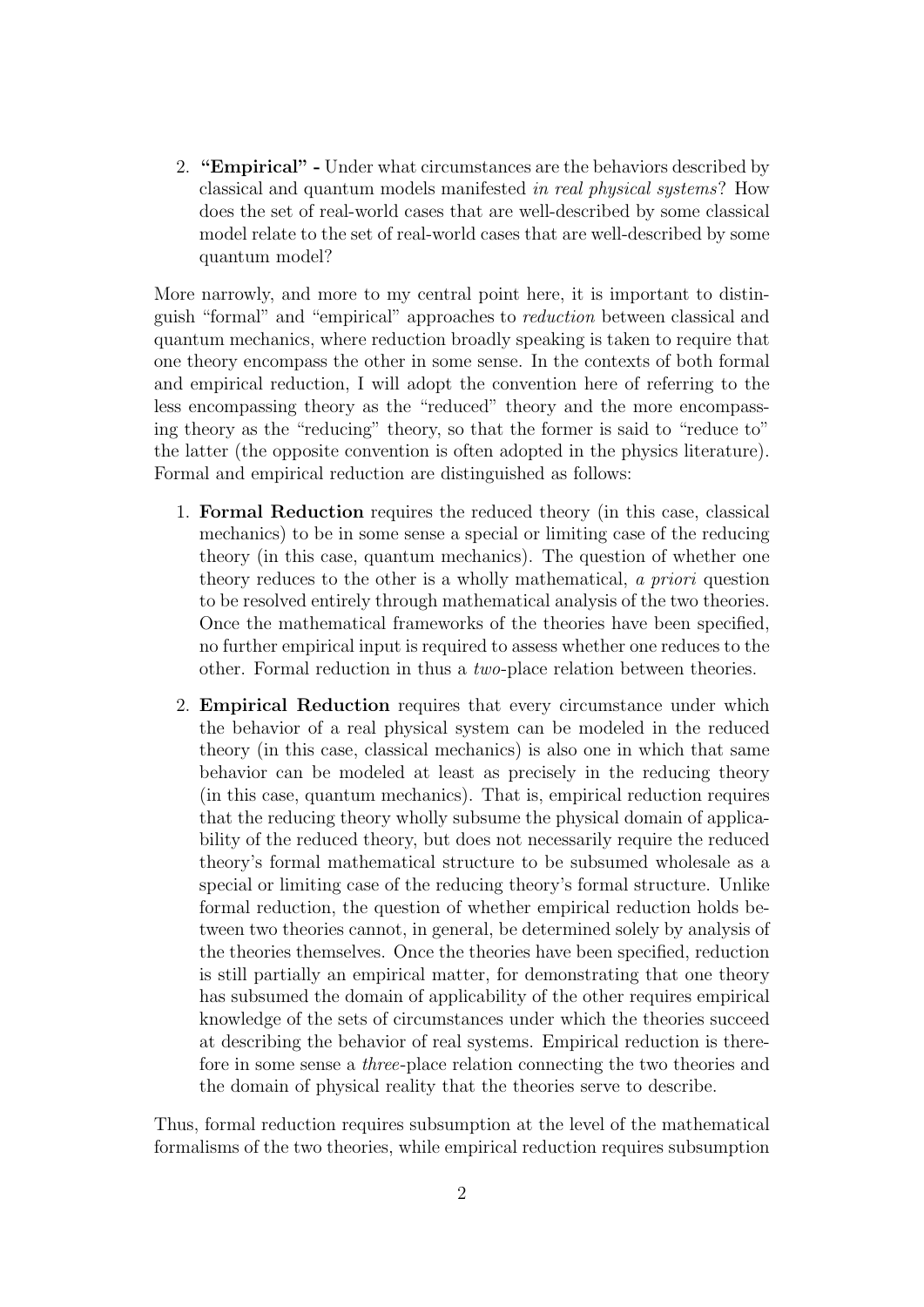at the level of the real physical behavior that can be accurately (if approximately) modeled in the theories. It is conceivable that one could successfully effect an empirical reduction by means of a formal reduction: if the reduced theory is a special case of the reducing theory, then any physical behavior that is well-modeled in the reduced theory can, a fortiori, also be modeled in the reducing theory. On the other hand, reduction in the empirical sense does not necessarily require reduction in the formal sense. It is possible that one could show one theory to subsume the domain of another without showing that the mathematical formalism of the latter constitutes a special or limiting case of the former. In particular, it is possible for the mathematical structures of two theories to dovetail approximately over some restricted domain (namely, the domain of physical reality well-modeled by the reduced theory) without either theory being a special or limiting case of the other.

The subject of reduction often arises in the context of discussions about the "imperialism" of physics - that is, the notion that theories in physics grow ever more universal and precise in their depictions of physical reality, and that each successive theory wholly encompasses the domain of physical behavior that can be successfully modeled by its predecessor. It is clear that reduction in the empirical sense suffices for this purpose. By contrast, in requiring one theory to be a special or limiting case of another, formal reduction demands much more than is necessary to uphold the conventional wisdom that our theories grow ever more precise and universal in their physical scope. A weaker condition, which demands approximate agreement between theories only in the restricted domain where the reduced theory is successful, is sufficient for this subsumption of physical domains to occur. Unlike formal reduction, reduction in this weaker (but still highly nontrivial) empirical sense does not require the reducing theory to recover features of the reduced theory in cases where the reduced theory does not describe the behavior of any real physical system.

Like formal reduction, empirical reduction may rest on direct mathematical correspondences between the theories that serve to ensure approximate agreement between the theories over the appropriate domain. However, the question of whether any approximate dovetailing between theories suffices for one theory to encompass the domain of success of the other can only be answered by considering further empirical input that delineates the set of cases in which the reduced theory succeeds at tracking the behavior of real physical systems, as well as the margins of error and timescales within which it does so. Therefore, knowledge only of the theories themselves is not generally sufficient to determine whether one reduces to the other in the sense that is relevant to the conventional imperialist wisdom about the progress of physics.

Here, I focus on distinguishing formal and empirical approaches to reduction in the context of quantum-classical relations. In Section 2, I consider one attempt at quantum-classical reduction that is considered in the work of Batterman and Berry, which is based on a formal recipe due to Maslov for constructing wave functions out of classical Lagrangian surfaces [3], [5], [6]. In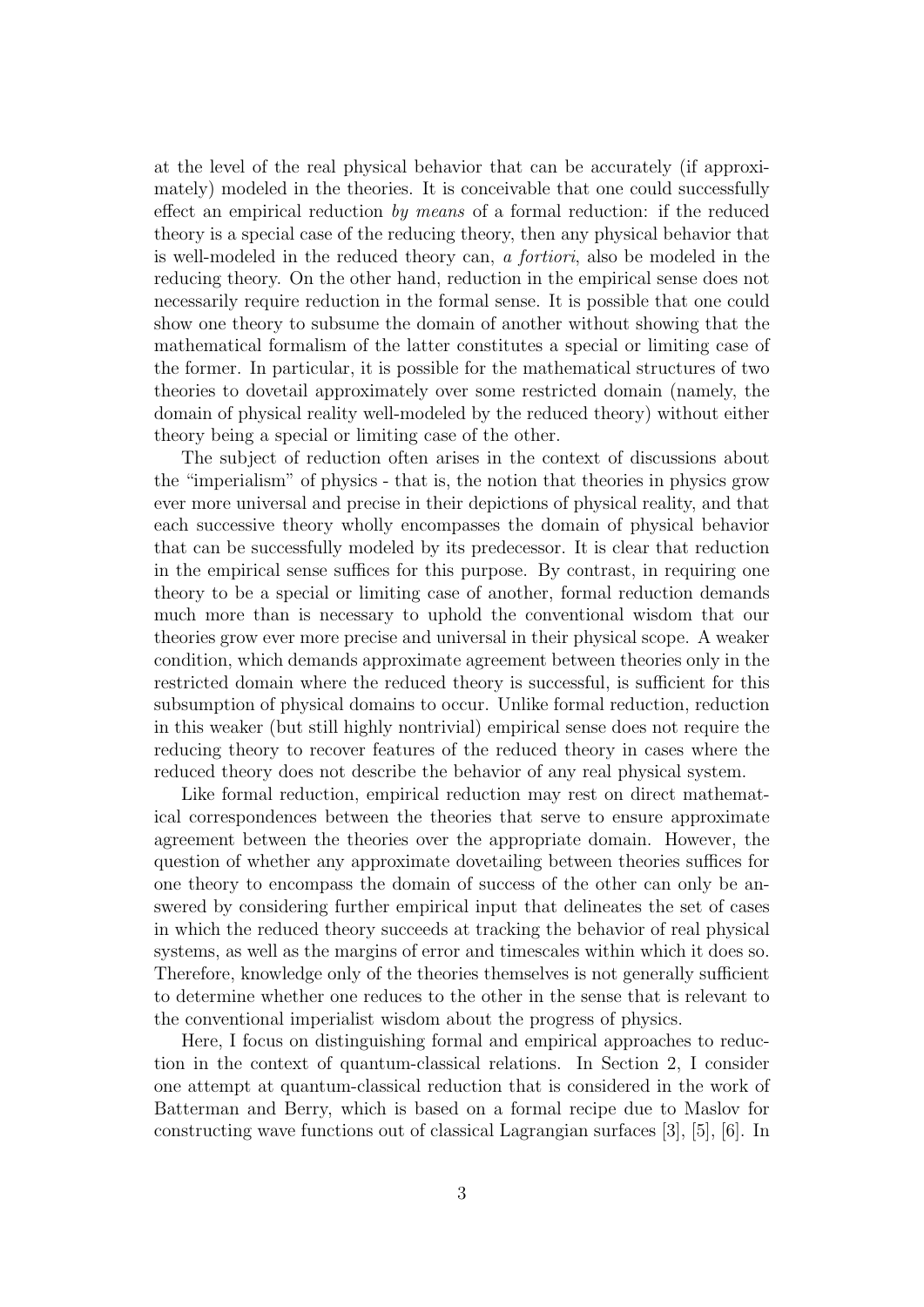their analysis, Batterman and Berry draw the general conclusion that reduction between classical and quantum mechanics fails because of difficulties that Maslov's construction encounters with singular  $\hbar \to 0$  limits. However, their use of the term "reduction" in this context is ambiguous, and it is unclear whether their arguments are meant to rule out reduction in a formal sense, an empirical sense, or both. Here, I argue that while their arguments may cast some doubt on the possibility of effecting reduction in a formal sense, they offer no reason for thinking that singular  $\hbar \to 0$  limits should block reduction in the empirical sense. In Section 3, I outline an account of empirical reduction between classical and quantum mechanics that is drawn from the literature on decoherence and that is spelled out in greater detail in [14]. I argue that this analysis provides a viable account of the empirical reduction of classical to quantum mechanics and that there is little reason to think that it is impeded by singular  $\hbar \to 0$  limits. In Section 4, the Conclusion, I argue that there are important lessons to be drawn from juxtaposing this empirical, decoherencebased picture of quantum-classical reduction with the more formal approach considered by Berry and Batterman: namely, that the limitations of certain formal correspondences between classical and quantum mechanics do not necessarily block reduction between these theories in the empirical sense, and that it is important generally to take care to distinguish between formal and empirical reduction when asserting the success or failure of reduction between a given pair of physical theories.

## 2 "Formal" Approaches to Quantum/Classical Reduction

In a standard graduate-level textbook on quantum mechanics, one is likely to encounter some remark to the effect that classical mechanics can be recovered from quantum mechanics in the limit  $\hbar \to 0$ . Take Sakurai's popular monograph, Modern Quantum Mechanics, as an example. Sakurai notes that on inserting the polar decomposition  $\psi(x,t) = R(x,t)e^{i\frac{S(x,t)}{\hbar}}$  of the wavefunction into Schrodinger's equation, one arrives at the result that the phase  $S(x, t)$  satisfies the classical Hamilton-Jacobi equation in the limit  $\hbar \to 0$ , and concludes that "not surprisingly, in the  $\hbar \to 0$  limit, classical mechanics is contained in Schrodinger's wave mechanics" [16]. It is not clear whether such a remark is intended simply to highlight an interesting formal correspondence between the mathematical frameworks of quantum and classical mechanics or is intended to have some deeper physical signifcance. In its claim that classical mechanics has been shown to be "contained in" Schrodinger's wave mechanics, such a remark does seem tentatively to suggest that we can understand by virtue of this result why classical mechanics succeeds where it does given that quantum mechanics is the more "correct" of the two theories.

However, a little thought shows that at most, this formal result is a small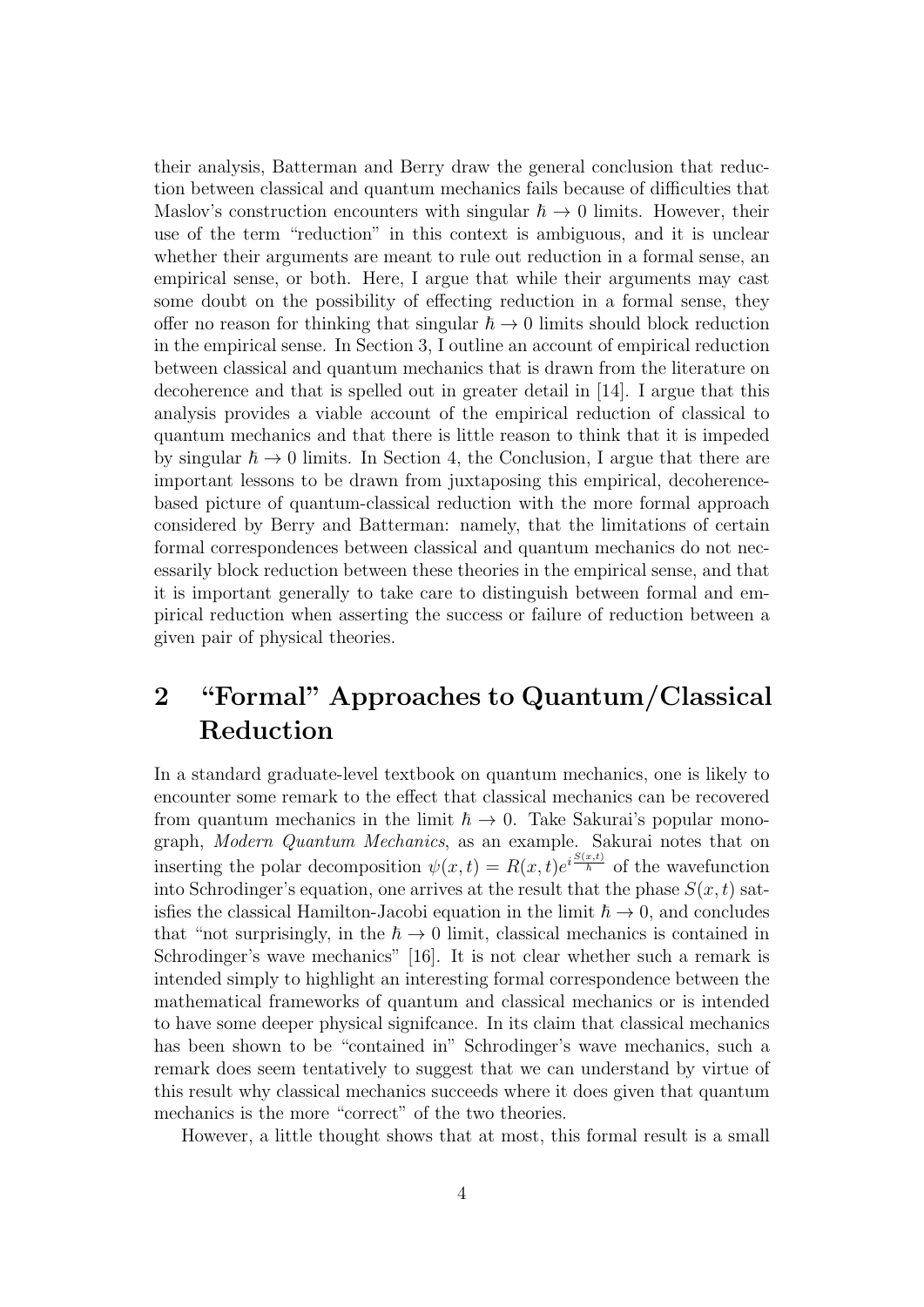part of a much more complicated story about how quantum mechanics encompasses the domain of classical mechanics, if indeed it does. First, the physical significance of this result is left obscure since it is not made clear in Sakurai's presentation what taking the limit  $\hbar \to 0$  corresponds to physically given that  $\hbar$  is a constant for all real systems. Furthermore, this result gives no hint of the manner in which quantum superpositions are supposed to give way to the determinate states that characterize realistic classical behavior, or of the manner in which quantum interference effects come to be suppressed in these systems. Both of these points must be addressed in any realistic quantum mechanical account of classical behavior.

A more sophisticated examination of formal approaches to the quantumclassical correspondence, including explorations of the  $\hbar \to 0$  limit, the  $N \to \infty$ limit and various formal quantization procedures, as well as a discussion of decoherence, is given in Landsman's [12]. He concludes that none of these ideas in isolation is capable of explaining the classical world, but suggests that "there is some hope that by combining all three of them, one might do so in the future." Landsman offers an extensive survey of mathematical correspondences between quantum and classical theories that have been uncovered in the literature, but is careful to note that he does not intend to address the issue of inter-theoretic reduction between classical and quantum mechanics, which will be my main focus here.

One prominent recent analysis of reduction between classical and quantum mechanics has been advanced in the work of Batterman and Berry, both of whom argue that the singular nature of certain  $\hbar \rightarrow 0$  limits precludes reduction between these two theories. Here, I argue that the sense of reduction that they adopt is ambiguous as to whether a formal or empirical sense of reduction is intended, and that once we take care to make this distinction, it becomes clear that while their arguments may pose difficulties for reduction in the formal sense, they pose little if any obstacle to reduction in the empirical sense. I begin by reviewing Berry's general view on the relationship between limits and inter-theoretic reduction in physics and then go on to discuss Batterman's closely related argument that the singular nature of the  $\hbar \rightarrow 0$  limit blocks reduction of classical to quantum mechanics.

#### 2.1 Berry's Analysis of Reduction in Physics

Concerning the general methodology of reduction in physics, Berry writes,

To begin, realise that theories in physics are mathematical; they are formal systems, embodied in equations. Therefore we can expect questions of reduction to be questions of mathematics: how are the equations, or solutions of equations of one theory, related to those of another? The less general theory must appear as a particular case of the encompassing one, as some dimensionless parameter -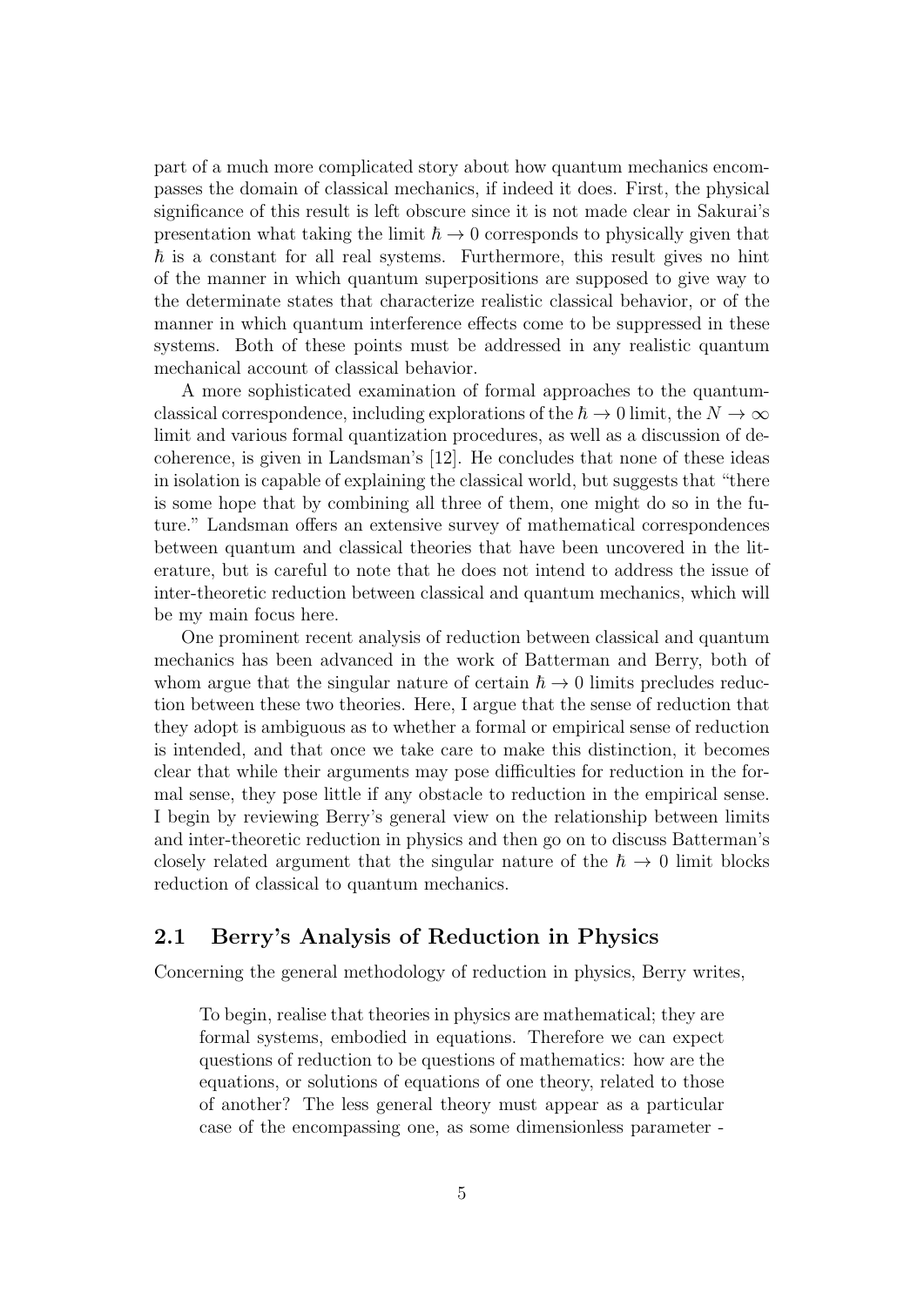call it  $\delta$  - takes a particular limiting value. A general way of writing this scheme is

encompassing theory  $\rightarrow$  less general theory as  $\delta \rightarrow 0$ 

Thus reduction must involve the study of limits, that is asymptotics. The crucial question will be: what is the nature of the limit  $\delta \rightarrow 0$ ? We shall see that very often reduction is obstructed by the fact that the limit is *highly singular*. Moreover, the type of singularity is important, and the singularities are not only directly connected to the existence of emergent phenomena but underlie some of the most difficult and intensively-studied problems in physics today [5].

It seems more natural here to interpret Berry as adopting a formal sense of reduction. That is, Berry seems to regard reduction as a purely mathematical, a priori relation between the mathematical frameworks of the theories. However, it is possible that Berry also intends to include all forms of reduction, including empirical reduction, in his assertion that singular limits block reduction. In the case of classical and quantum mechanics, this would imply that because certain limits as  $\hbar \to 0$  are singular, the conventional wisdom that quantum mechanics is a strictly more universal and more accurate theory than classical mechanics is false. But in order to show that a particular singular limit blocks empirical reduction between two theories, it is necessary to explain why empirical reduction between the theories requires this limit to be non-singular in the first place. Berry's discussion does not offer any reason for thinking that the limits he has in mind must be non-singular in order for there to be an accurate quantum description of every real system whose behavior is well-modeled in classical mechanics. The common refrain that classical mechanics should be the limit of quantum mechanics as Planck's constant vanishes seems to reflect a formal rather than an empirical understanding of reduction.

But even if we restrict our interpretation of the above quotation to reduction in a purely formal sense that requires one theory to be a limiting case of another, we are faced with a further ambiguity: namely, that it is not clear what it *means*, in general, for one theory to be a limiting case of another, given that the mathematical concept of a limit is defined only for functions and sets and that a theory is not a well-defined mathematical concept. Given two theories, it is far from clear how, in general, we should determine whether one is a limiting case of another. Is any singular limit relating any two quantities between two theories sufficient to support the conclusion that reduction fails? Or is it only certain special limits that are salient to determining whether reduction occurs? If the latter, on what basis should we determine what these limits are?

In the next section, I review an argument made by Batterman and following closely on the work of Berry that certain singularities arising in the limit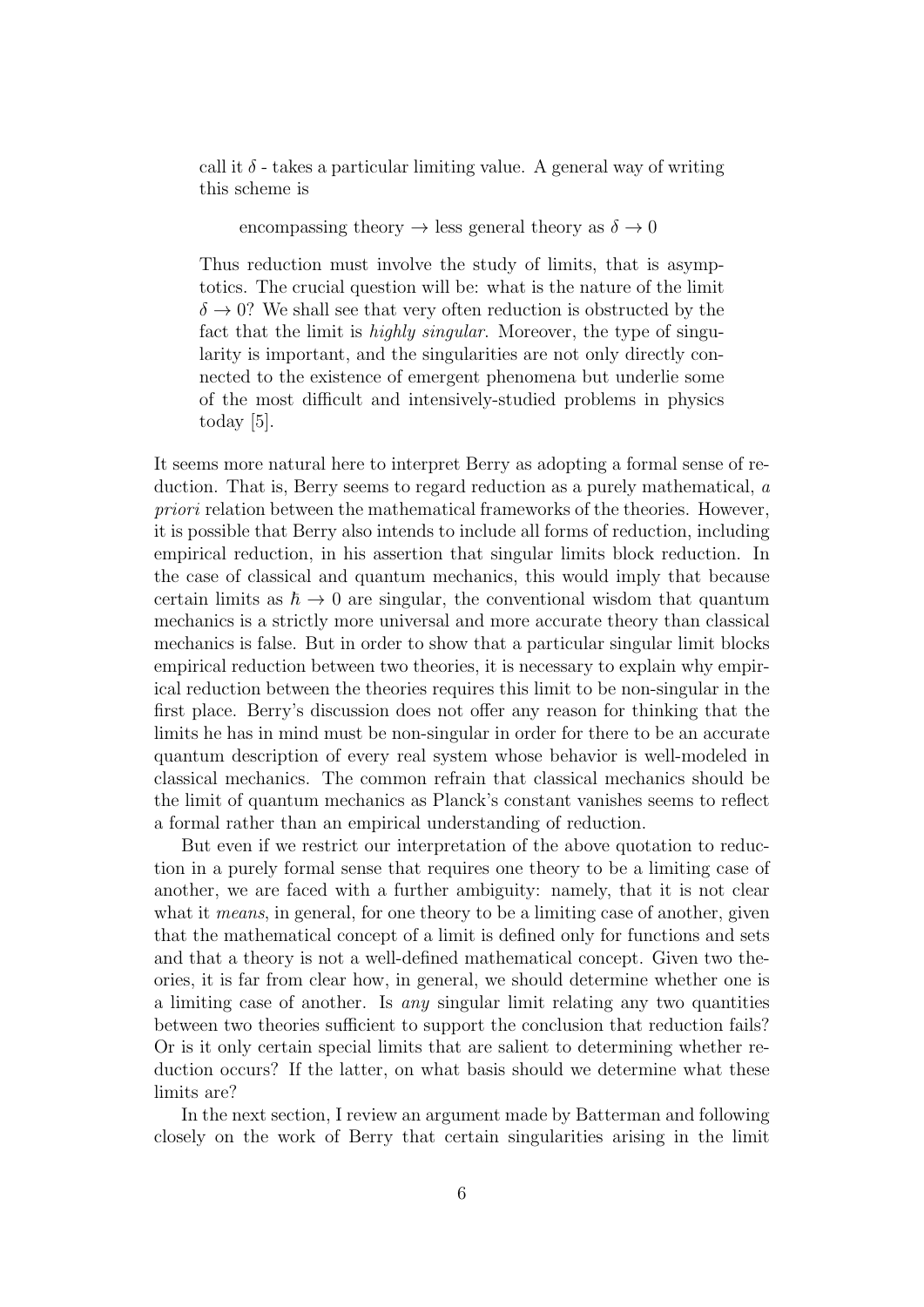$\hbar \rightarrow 0$  block the reduction of classical to quantum mechanics. I argue that the sense of reduction employed by Batterman is also ambiguous in a number of respects and that we must be careful not to conclude from his analysis that the particular singular limits he discusses pose an obstacle to reduction in the empirical sense.

### 2.2 Batterman's Anti-Reductionism Regarding Quantum-Classical Relations

Like Berry, Batterman concludes that singular limits generally block reduction, and that they do so specifically where the reduction of classical to quantum mechanics is concerned. Batterman takes singular limits to block reduction both in the sense adopted by Berry that requires one theory to be a limiting case of the other, and also in the sense associated with Nagel and Schaffner's well-known account of reduction, which requires that it be possible to derive the laws of one theory from those of another through the use of bridge principles  $[3]$ . <sup>1</sup> While reduction is understood in Batterman's discussion to fail specifically with respect to the limit-based and Nagel/Schaffner approaches, these approaches themselves are highly vague and therefore open to a wide range of interpretations.

At the start of his discussion of the relationship between quantum and classical mechanics, Batterman writes, "The semiclassical limit is singular and no reductive relation obtains between the two theories," where the semiclassical limit is the limit  $\hbar \to 0$  (see [3], Ch. 7). Recognizing that  $\hbar$  is fixed for all real systems and that its numerical value depends on a choice of units, he notes that this limit should be understood as shorthand for the limit  $\frac{\hbar}{S_c} \to 0$ , where  $S_c$  is a measure of the "typical classical action" of the system in question and  $\hbar$  $\frac{\hbar}{S_c}$  is dimensionless (since  $\hbar$  also has units of action). However, Batterman's discussion does not specify the appropriate quantitative measure of a system's typical classical action. While this is common practice in discussions of the limit  $\hbar \to 0$ , it is important to note that a good deal of physical insight is lost as a result of the failure to give a precise specification of the quantity  $S_{cl}$ , since knowledge of this quantity would provide a clear delineation of the physical circumstances under which  $\hbar$  (understood as shorthand for  $\frac{\hbar}{S_c}$ ) can legitimately be regarded as "small," and under which formulas derived from the assumption of small  $\hbar$  can legitimately be applied. <sup>2</sup> For the moment, though, let us put this worry aside and assume that some appropriate measure of  $S_{cl}$  can be be found that physically justifies the assumption of small  $\hbar$ .

At the start of his analysis of quantum-classical relations, Batterman writes, "Given that classical mechanics is supposed to be a limiting case of quantum

 $1$ For further discussion of the Nagel/Schaffner approach to reduction, see, for example, [8].

<sup>&</sup>lt;sup>2</sup>In [12], Landsman offers a number of suggestions as to the particular measure of  $S_{cl}$ that might be adopted in various cases.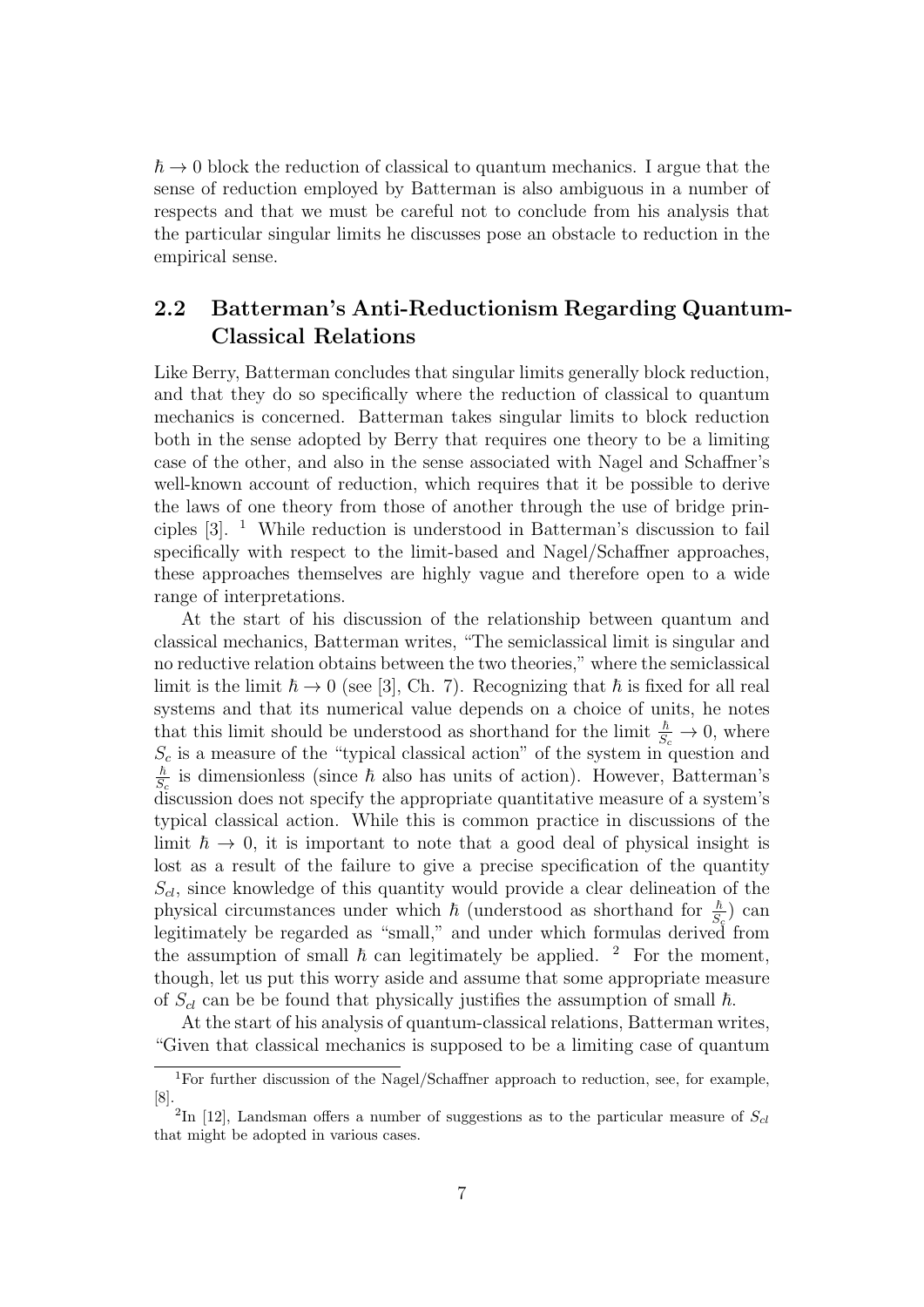mechanics as  $\hbar \to 0$ , we would like to try to understand the nature of the quantum-mechanical wave functions in this limit." The sense in which this limit is singular is reflected in the breakdown of a particular formal correspondence, due to Maslov, between wavefunctions in Hilbert space and a special class of N-dimensional surfaces in 2N-dimensional classical phase space known as Lagrangian surfaces. Given a generating function  $S(q, P)$  of a canonical transformation from coordinates  $(q, p)$  to coordinates  $(Q, P)$  on classical phase space, the set  $\Sigma$  of points in phase space of the form  $(q, \nabla_q S(q, P))$  for constant P forms a Lagrangian surface. To each such surface, Maslov's method associates the wave function,

$$
\psi(q) = K \left| \det \left( \frac{\partial Q_i}{\partial q_j} \right) \right|^{1/2} e^{\frac{i}{\hbar} S(q, P)} \tag{1}
$$

$$
= K \left| \det \left( \frac{\partial^2 S(q, P)}{\partial q_j \partial P_i} \right) \right|^{1/2} e^{\frac{i}{\hbar} S(q, P)}, \tag{2}
$$

where  $Q_i = \frac{\partial S(q, P)}{\partial P_i}$  $\frac{\partial S(q,P)}{\partial P_i},\; p_i=\frac{\partial S(q,P)}{\partial q_i}$  $\frac{\partial(q, P)}{\partial q_i}$  and K is an appropriate normalization constant. Batterman notes that the limit  $\hbar \to 0$  of this function is singular in much the same way that the function  $\cos(\frac{2\pi}{\lambda}x)$  is singular as  $\lambda \to 0$ : in both cases, the oscillations of the function become infinitely rapid as the relevant parameter approaches zero, so that the limit does not exist. In particular, this singularity blocks the expansion of  $e^{\frac{i}{\hbar}S(q,P)}$  in  $\hbar$  around the value  $\hbar = 0$ .

For fixed, non-zero values of  $\hbar$ , a Hamiltonian evolution on the classical phase space, which generates an evolution of the Lagrangian surface  $\Sigma(t)$ , induces a corresponding evolution of the wave function constructed from this surface through Maslov's procedure. In cases where  $\Sigma$  develops folds under the Hamiltonian evolution, so that it is multivalued when expressed as a function of the configuration variables q, Maslov's construction stipulates that the wavefunction associated with  $\Sigma$  is a superposition of different components, one associated with each single-valued "branch" of  $\Sigma$ . A special technique devised by Maslov is then used to match these branches along the caustic curves joining them, where  $\begin{array}{c} \begin{array}{c} \begin{array}{c} \end{array} \\ \begin{array}{c} \end{array} \end{array} \end{array}$ det  $\left(\frac{\partial^2 S(q,P)}{\partial q \cdot \partial P}\right)$  $\partial q_j \partial P_i$  $\Big)$ is singular. For further details of this construction, see [6].

By contrast with this "bottom-up" construction, Batterman then considers a "top-down" derivation of the well-known expression for the WKB wave function, which proceeds by solving the time-independent Schrodinger equation to first order in  $\hbar$ . The general solution thus derived is,

$$
\psi(q) = \frac{A}{\sqrt[4]{2m(E - V(q))}} e^{\frac{i}{\hbar} \int_{x_0}^q \sqrt{2m(E - V(x))} dx} + \frac{B}{\sqrt[4]{2m(E - V(q))}} e^{-\frac{i}{\hbar} \int_{x_0}^q \sqrt{2m(E - V(x))} dx}
$$
\n(3)

,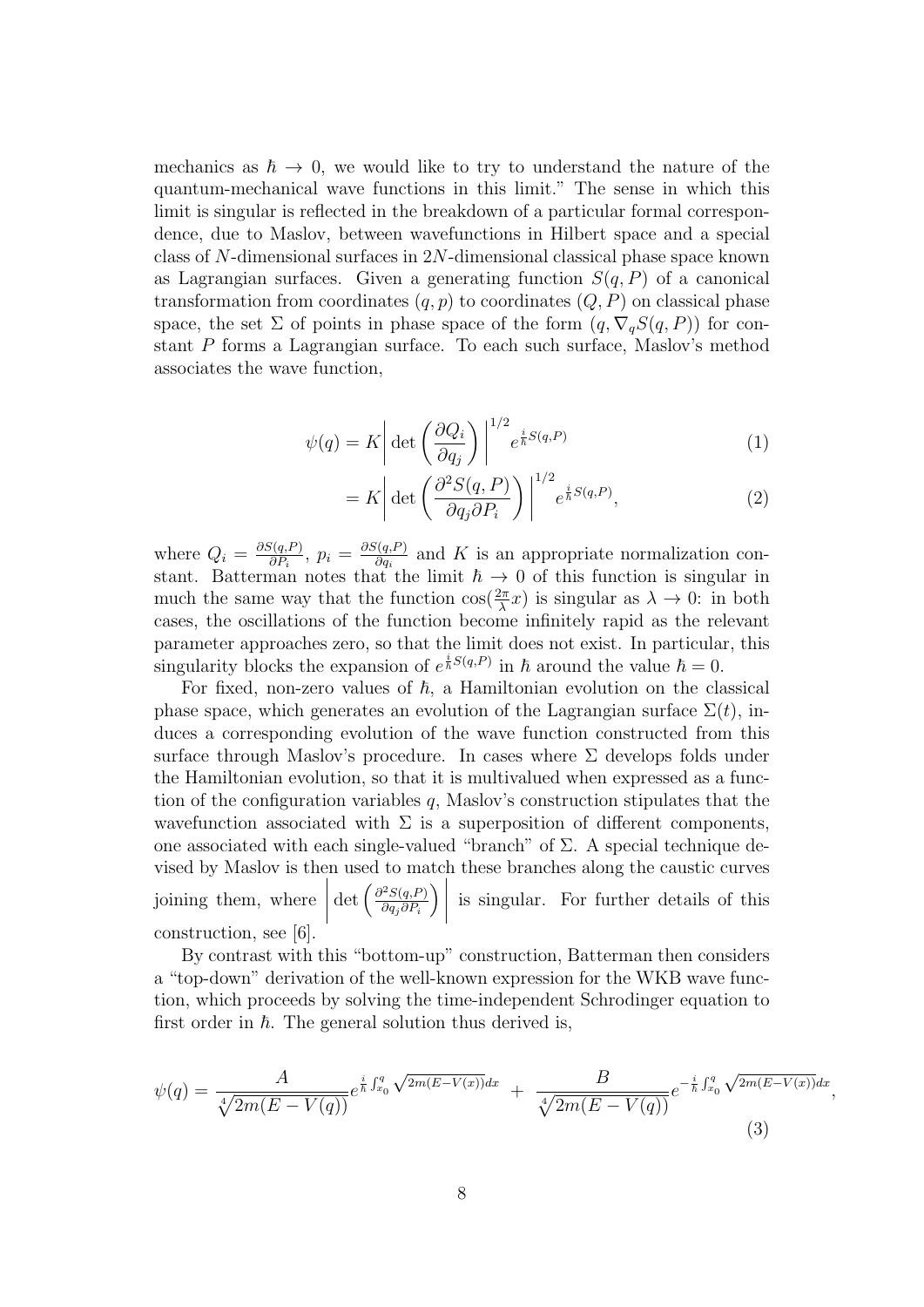where  $A$  and  $B$  are arbitrary constants. Batterman observes that at a classical turning point, where  $V(x) = E$ , the amplitude of the wave function diverges just as the Maslov construction (specifically, the coefficient  $\frac{\partial^2 S(q,P)}{\partial q \cdot \partial P}$  $\frac{\partial^2 S(q,P)}{\partial q_j \partial P_i}$  diverges along the caustics connecting different branches of the Lagrangian surface.

Given a classical Lagrangian surface  $\Sigma$  defined by the function  $S(q, P)$  for fixed  $P$ , one can then fix the constants  $A$  and  $B$  in the WKB solution at some initial time  $t = 0$  so as to agree with the wave function (1). It is then natural to ask whether the evolution induced on this initial wave function by the classical Hamiltonian evolution of the surface  $\Sigma$  approximately agrees with the semi-classical approximation to the Schrodinger evolution associated with (3). Citing the work of Berry and others, Batterman notes that this agreement holds for a limited class of Lagrangian surfaces - namely, those that are preserved under the classical Hamiltonian evolution. On the other hand, for irregular or chaotic evolutions, Lagrangian surfaces will tend to develop an increasing number of folds - i.e., to become increasingly multivalued in  $q$ - over time. Maslov's construction remains applicable in such cases, but only when a certain measure of phase space volume characterizing the separation between adjacent folds in the Lagrangian surface is large in comparison with  $\hbar$ . The construction becomes inapplicable once the caustics associated with these folds become clustered on scales smaller than  $\hbar$ . As a result, applying the classical Hamiltonian evolution and then the Maslov construction will not give even approximately the same result as applying the Maslov construction and then the semi-classical Schrodinger dynamics. Where the classical dynamics of the system are chaotic, the semiclassical limit  $\hbar \to 0$  will therefore fail to commute with the infinite time limit  $t \to \infty$  relevant to chaos: for fixed time t, one can make  $\hbar$  small enough so that Maslov's construction applies and the semiclassical and Hamiltonian evolutions agree; however, if one takes the limit  $t \to \infty$  first, this can't be done.<sup>3</sup>

#### 2.3 Ambiguities in Batterman's Usage of "Reduction"

In his assertion that singular limits block reduction, Batterman clarifies that he understands "reduction" both in the Nagel/Schaffner (or simply "Nagelian") sense and in the limit-based sense employed by Berry. However, as I argue here, both of these senses of reduction are subject to a wide range of inter-

<sup>3</sup>Another reason often cited for the inability of quantum theory to recover classical chaos is that classical chaos entails exponential divergence of closely spaced initial conditions in phase space, while on the usual association of classical phase space points with narrow wave packet states in quantum theory, the unitary nature of the Schrodinger evolution which preserves the inner product between any two initial states throughout their evolution - precludes such a divergence between the corresponding wave packets. However, Zurek has argued that when we incorporate the effects of environmental decoherence, the effective quantum dynamics of the system in question is no longer unitary (it is only the total closed system consisting of the system in question *and* its environment that is assumed to evolve unitarily) and so this objection no longer applies.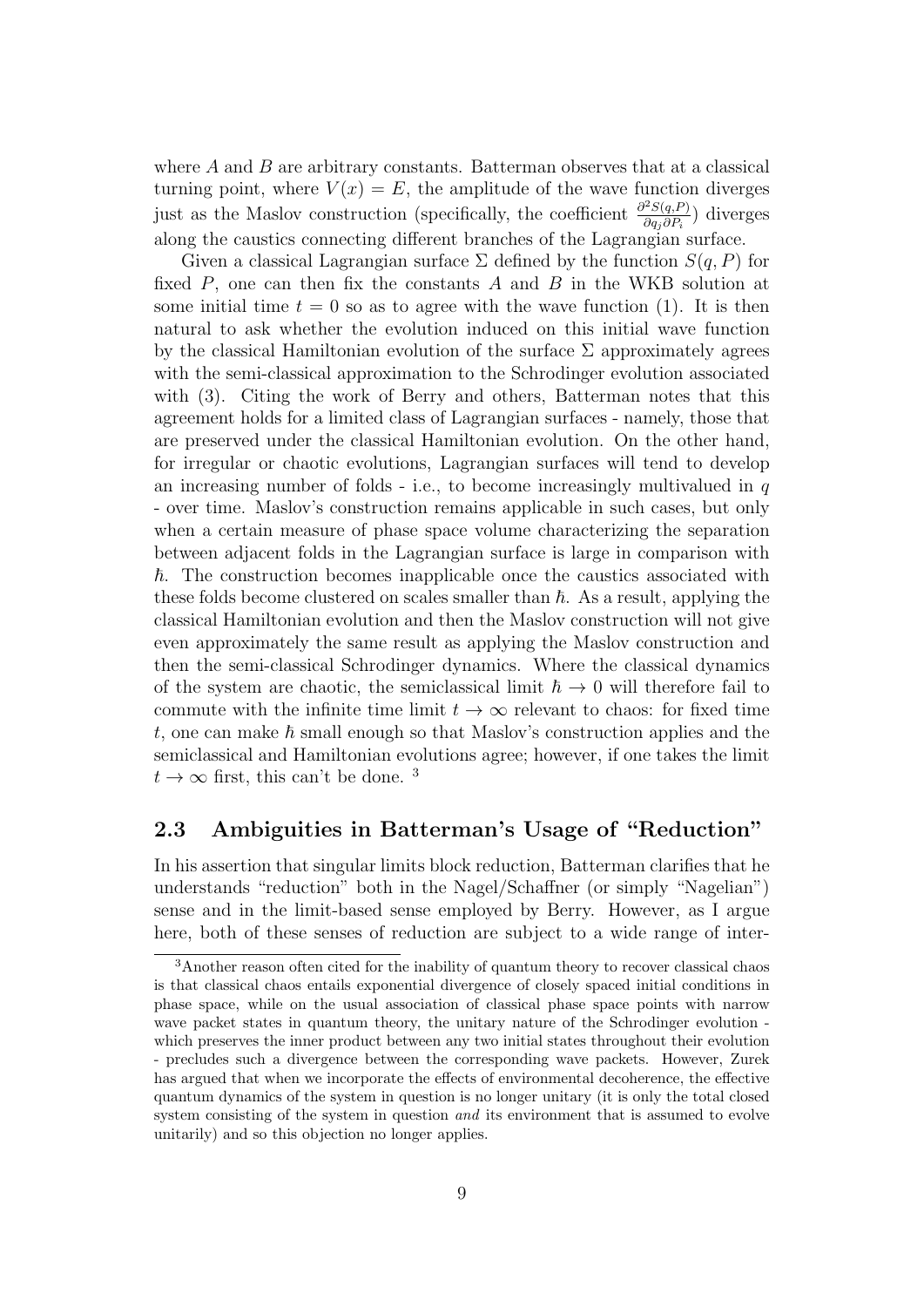pretations, so that a significant degree of ambiguity remains in his use of the term "reduction."

The Nagelian approach remains ambiguous on a range of important issues. In its requirement that it be possible to derive the laws of one theory from those of another through the use of bridge principles, does Nagelian reduction reflect a formal or an empirical sense of reduction? On the one hand, deduction is a formal logical relationship, so that Nagelian reduction could be construed as a kind of formal reduction. On the other hand, one could restrict the requirement of derivability to only those contexts in which the reduced theory successfully describes the behavior of real systems, in which case Nagelian reduction should be regarded as an empirical form of reduction. One can also pose the question: Does Nagelian reduction require a single "global" derivation of the reduced theory's laws or does it allow for many context-specific "local" derivations that may employ different bridge principles in different systems? Some treatments of Nagelian reduction require bridge principles to be global, biconditional identity claims while others loosen this requirement to allow for one-way conditional bridge principles that may vary depending on context. There is also a perennial ambiguity as to whether bridge principles are empirically established claims or merely definitions. Batterman's discussion does not make specify which particular understanding of Nagelian reduction he takes to be blocked by singular limits or why singular limits should generally preclude any form Nagelian reduction since nothing inherent to any of these construals relies essentially on taking limits.

In the case of limit-based reduction, Batterman writes that this sort of reduction rests on the requirement  $\lim_{\epsilon \to 0} T_f = T_c$ , where  $T_f$  is the more fundamental and  $T_c$  the less fundamental theory. As discussed above (and as Batterman himself has acknowledged) this requirement is open to a wide range of interpretations. It is unclear what it means to take the limit of a theory or even what is being taken to constitute a theory. We can also pose many of the same questions about limit-based reduction that we posed about Nagelian reduction. Is it being understood formally or empirically? While a formal construal seems more natural, the claim that one theory is a "limit" or "limiting case" another is sometimes used loosely to mean simply that the latter supersedes the former, in which case an empirical construal would also be reasonable. One can also ask: is the requirement that one theory be a limit of another local or global? We can imagine a single limit that relates the theories globally, or many context-specific limiting relations that connect the individual models of the theories for different systems. The understanding of limit-based reduction that is hinted at in Batterman's analysis and many other discussions of the limit-based approach seems to be as a global, formal relation, but nothing in Batterman's presentation signals a firm commitment on this point. <sup>4</sup>

<sup>4</sup>For further discussion of the vagueness of existing formulations of the limit-based approach, see [13].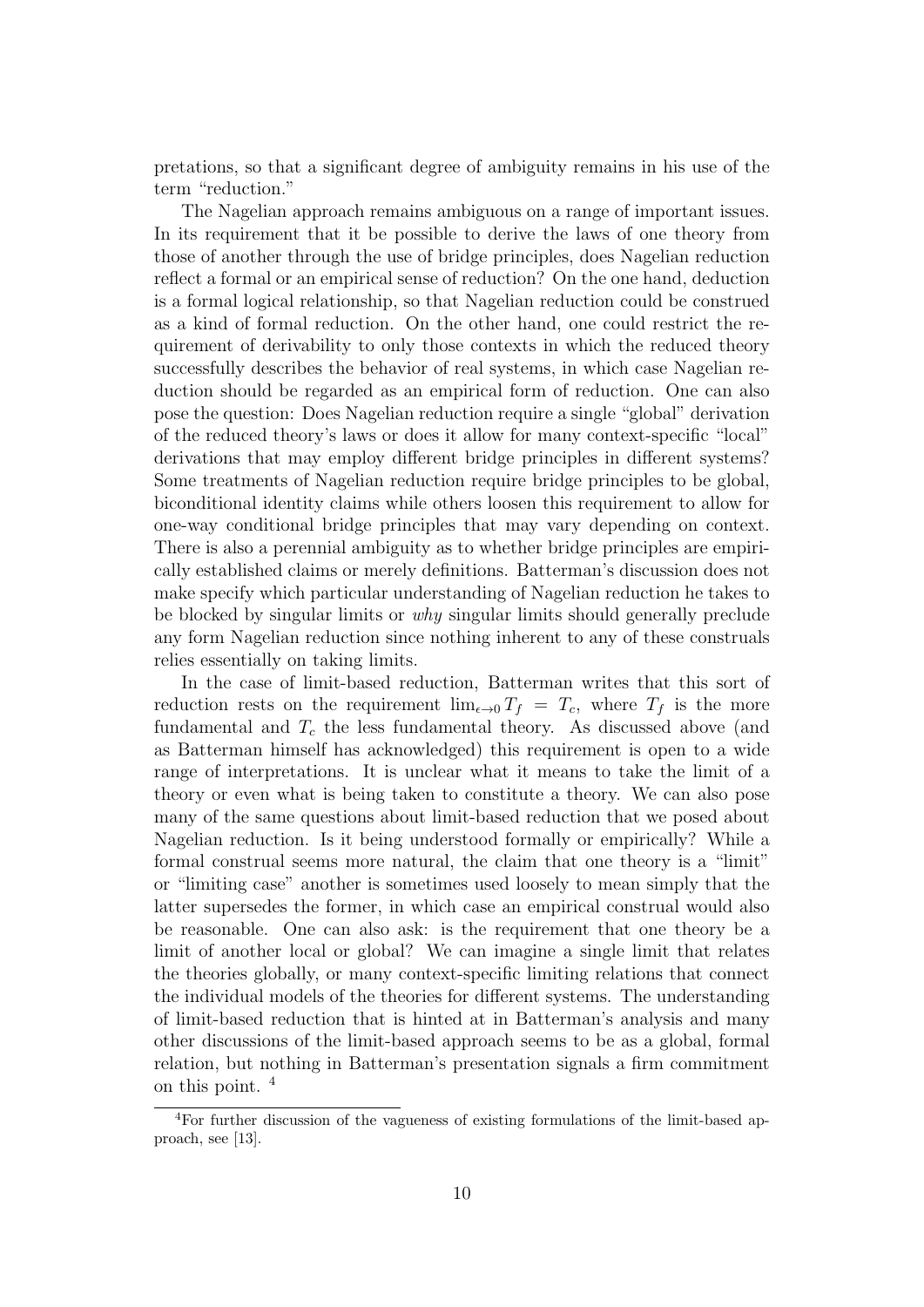Where both formal and empirical types of reduction are concerned, it is not made clear in Batterman's analysis why the breakdown of the Maslov construction should be taken to constitute a failure of reduction per se - either in the formal or the empirical sense - rather than merely a failure of one particular approach to reduction. While the notion that classical mechanics is the limit of quantum mechanics as  $\hbar \to 0$  comprises what is perhaps the most widespread conventional wisdom about the supposed reduction between quantum and classical mechanics, this does not constitute good reason for thinking that this reduction (in either the formal or the empirical sense) could only be effected via the semiclassical limit and Maslov's construction, especially given the vast range of other work on quantum-classical relations that does not invoke this limit or this construction. As I argue in the next section, there are strong reasons to doubt that the technical difficulties associated with Maslov's construction and the singular limits that Batterman highlights pose any obstacle to the empirical reduction of classical to quantum mechanics, and more specifically to attempts to effect this kind of reduction based on decoherence. Given the vagueness of limit-based reduction and the existence of other quantum-classical relations that employ the  $\hbar \rightarrow 0$  limit in a non-singular way, <sup>5</sup> further argument is needed to show that difficulties with Maslov's construction block reduction even in a formal sense, and that these difficulties signal anything more than the failure of just one among many attempts to smoothly recover the formalism of classical mechanics from that of quantum mechanics. As it stands, Batterman's argument gives little reason for attributing the sort of broad, sweeping significance to Maslov's construction that it does.

## 2.4 Singular  $\hbar \rightarrow 0$  Limits and the Empirical Reduction of Classical to Quantum Mechanics

It is unclear whether Batterman's analysis is intended to deny the reducibility of classical to quantum mechanics in an empirical sense. However, if he can be fairly interpreted in this way, then it is doubtful that his argument based on singular limits lends much support to this position. Assuming provisionally that Batterman does deny the empirical reducibility of classical to quantum mechanics, his discussion may be criticized on the grounds that it ignores a number of physically salient factors that figure into any realistic quantum description of systems whose behavior is well-modeled by classical mechanics. That is, much of Batterman's analysis focuses primarily on the abstract mathematical formalisms of quantum and classical mechanics, seemingly without a concrete physical system or set of systems in mind. While this sort of methodology may be employed in analyses of formal reduction, greater attention to the features that characterize real systems that we know to behave approximately classically is necessary to address the possibility of empirical reduction. The specific points that Batterman's discussion neglects include the following:

<sup>&</sup>lt;sup>5</sup>See Landsman's [12] for examples of non-singular  $\hbar \rightarrow 0$  limiting relations.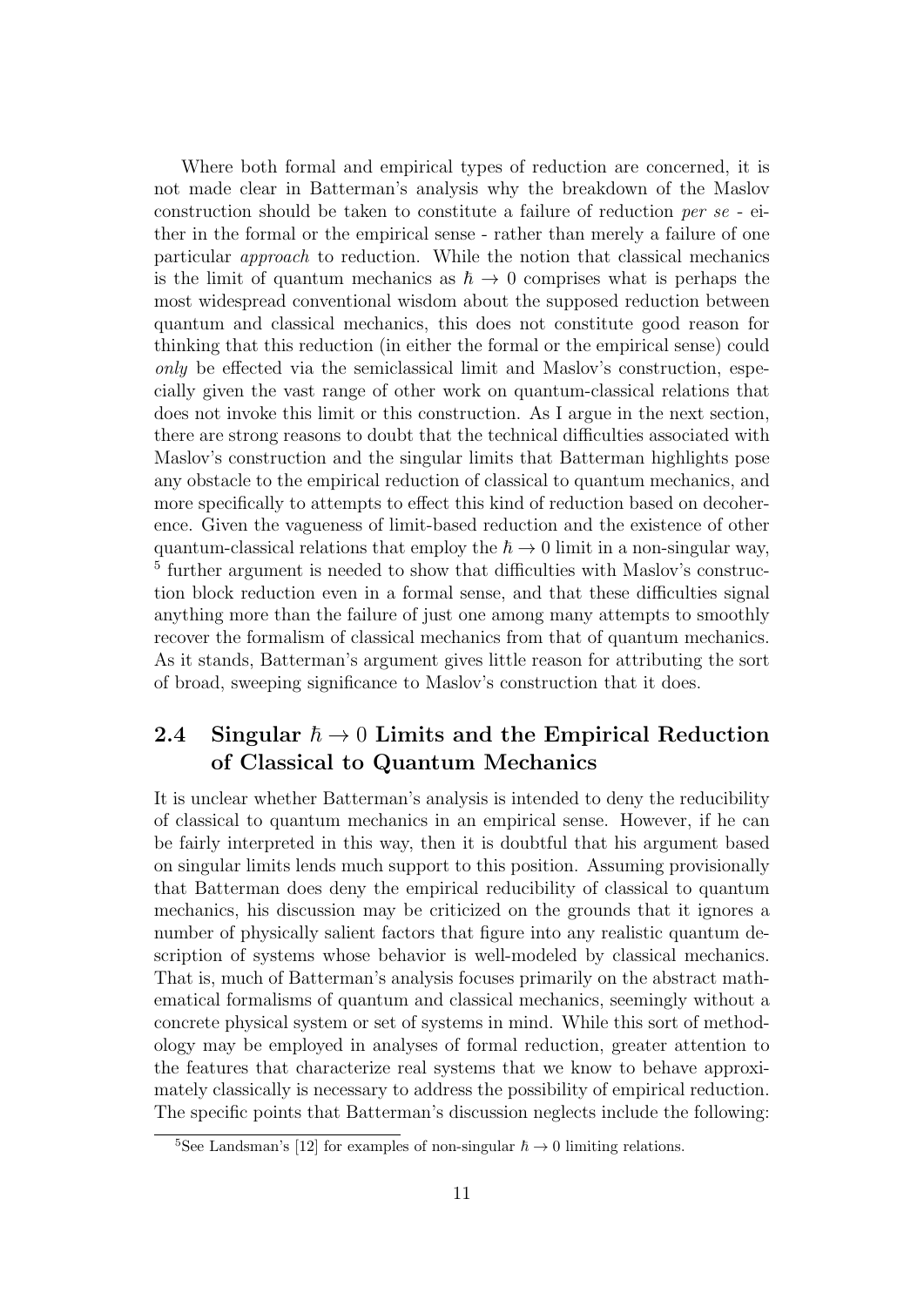- 1. One may make the predictable criticism that Batterman's analysis relies on the limit  $\hbar \to 0$  even though  $\hbar$  is constant for all real systems, and that the relevance of the analysis for real systems is obscured by this fact. This sort of criticism may be met, as it is in Batterman's work, with the claim that what is really meant by  $\hbar \to 0$  is  $\frac{\hbar}{S_{cl}} \to 0$ , where the value of  $S_{cl}$  does vary across real physical systems. Yet, it is more often the case than not - and is the case in Batterman's analysis - that relatively little is said about what the measure  $S_{cl}$  should specifically be taken to be. It is also rarely, if ever, the case that expansions in  $\hbar$ used to recover classical equations are explicitly re-cast in terms of the dimensionless variable  $\frac{\hbar}{S_{cl}}$ . While the choice to expand in  $\hbar$  rather than  $\hbar$  $\frac{\hbar}{S_{cl}}$  may be seen as a matter of convenience, it is a convenience that comes at a significant cost to our physical insight, since a specification of the measure  $S_{cl}$  is needed to demarcate the circumstances under which  $\hbar$  can legitimately be regarded as "small"; without such a specification, we can only hope that calculations based on the assumption of small  $\hbar$  turn out to be physically meaningful in a given context.
- 2. Analyses such as those of Batterman, Berry and many others in the field of semiclassical analysis are formulated in the context of isolated quantum systems. But essentially none of the real physical systems whose behavior we know to be well-described by classical mechanics are isolated. Any realistic quantum mechanical model of a classical system such as the center of mass of a golf ball, the moon, or even an alpha particle in a bubble chamber  $<sup>6</sup>$  must take account of the fact that these</sup> systems are constantly interacting with external degrees of freedom in their environments and thus subject to entanglement with those degrees of freedom. And such entanglement, of course, has significant effects the behavior of the system in question - most notably, the suppression of quantum interference effects. However, it should also be pointed out that incorporation of environmental effects, though compelled by the need to give a realistic description of the system in question, substantially complicates matters in certain respects and disrupts the tidy mathematical setting that one finds in the case of isolated systems.
- 3. Batterman's analysis makes no mention of wave function collapse. However, it is clear that some mechanism for collapse, or effective collapse, must figure into the recovery of real classical behavior from quantum theory. The task of modeling real classical systems in quantum theory does not consist solely in the formal mathematical project of recovering classical equations from the formalism of quantum theory, but also in the more conceptual, metaphysical task of understanding how the determinate (or apparently determinate) outcomes characteristic of classical

 ${}^{6}$ See[11], Ch. 3, [1] and [2], Ch. 20 for discussion of this last example.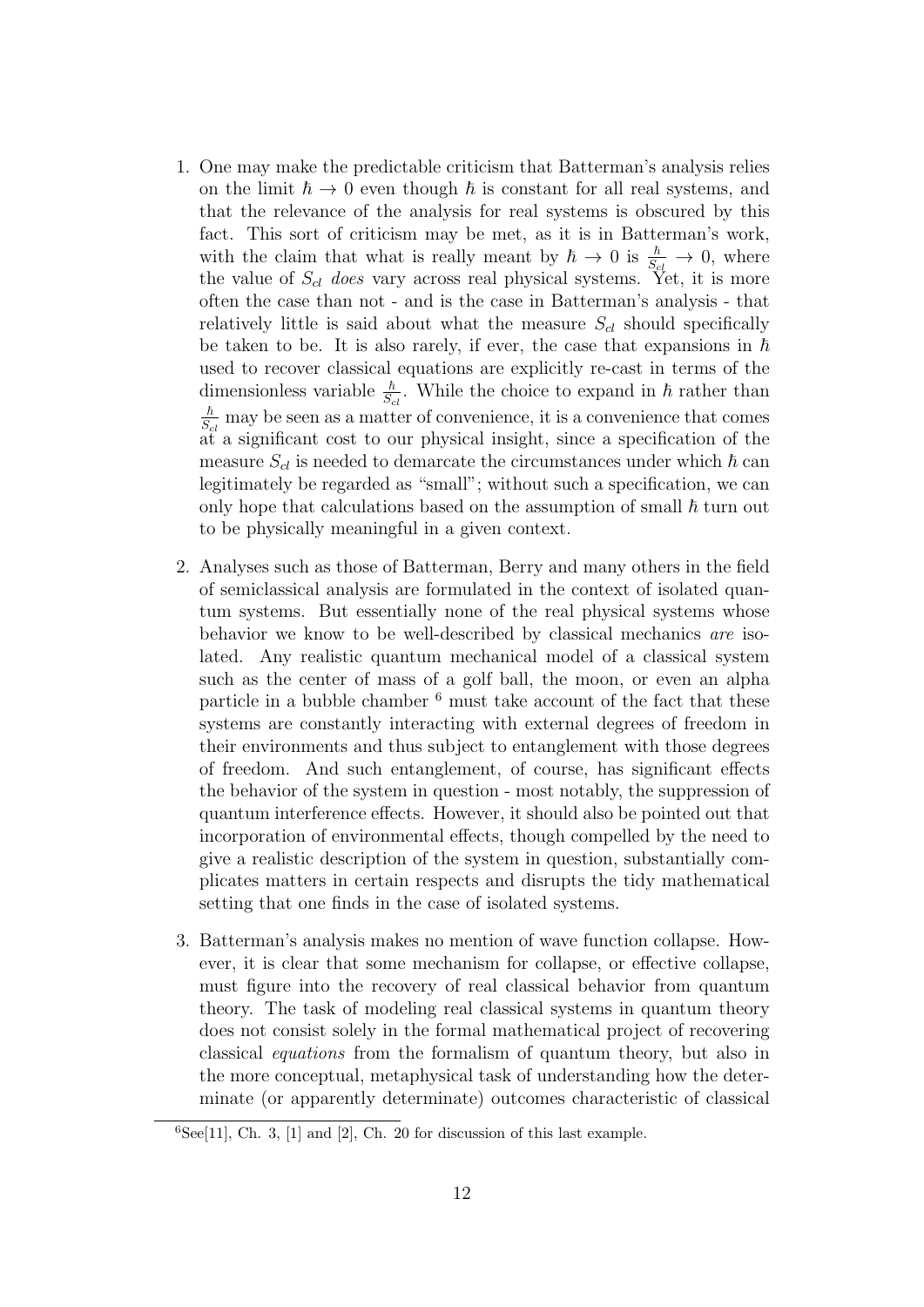behavior come about in a quantum setting. As with the inclusion of environmental decoherence, the need to recover determinacy from quantum theory brings further complications to the simple mathematical setting of isolated systems evolving unitarily under Schrodinger's equation - in this case, by obliging us to grapple with difficult interpretational issues. In Batterman's analysis, it is not clear when or whether collapses are supposed to occur: is the wave function collapsing continuously, periodically, not at all, or in some other manner? The first of these possibilities would seem to invalidate the WKB approximation that Batterman invokes, which treats the wave function as an approximate plane wave, by requiring the state always to be a narrowly localized wave packet. The second possibility would not successfully recover classical behavior since a position measurement on the sort of plane wave associated with the WKB approximation will give radically unpredictable results for each measurement and so fail to recover classical behavior (since the wave is widely spread out in space). If the wave function never collapses, on the other hand, the question remains as to whether Batterman's analysis is consistent with the appearance of determinate outcomes characteristic of real classical behavior. Without going so far as to demand a solution to the measurement problem, one can still reasonably insist that any realistic attempt to recover classical behavior offer some rough specification as to when collapses or effective collapses occur.

Because Batterman's analysis omits a range of crucial, physically salient considerations required for the realistic description of classical systems, it is unlikely that the formal mathematical difficulties that he highlights bear strongly on the empirical reducibility of classical to quantum mechanics.<sup>7</sup> from quantum theory, which is drawn from the literature on decoherence and does take explicit account of the various factors listed here. This account is spelled out in greater detail in [14], and only its central points and underlying assumptions are discussed here. I argue that this template provides a strategy for the empirical reduction of classical to quantum mechanics that is unaffected by the particular formal mathematical issues that Batterman highlights, for the simple reason that it does not rely on the specific formal construction that Batterman takes to be impeded by singular limits.

<sup>7</sup>Here, I take classical behavior to designate behavior that is accurately represented by some *purely* classical model. That is, I do not take it to include those systems whose behavior is well-described by semiclassical models that employ hybrids of quantum and classical concepts.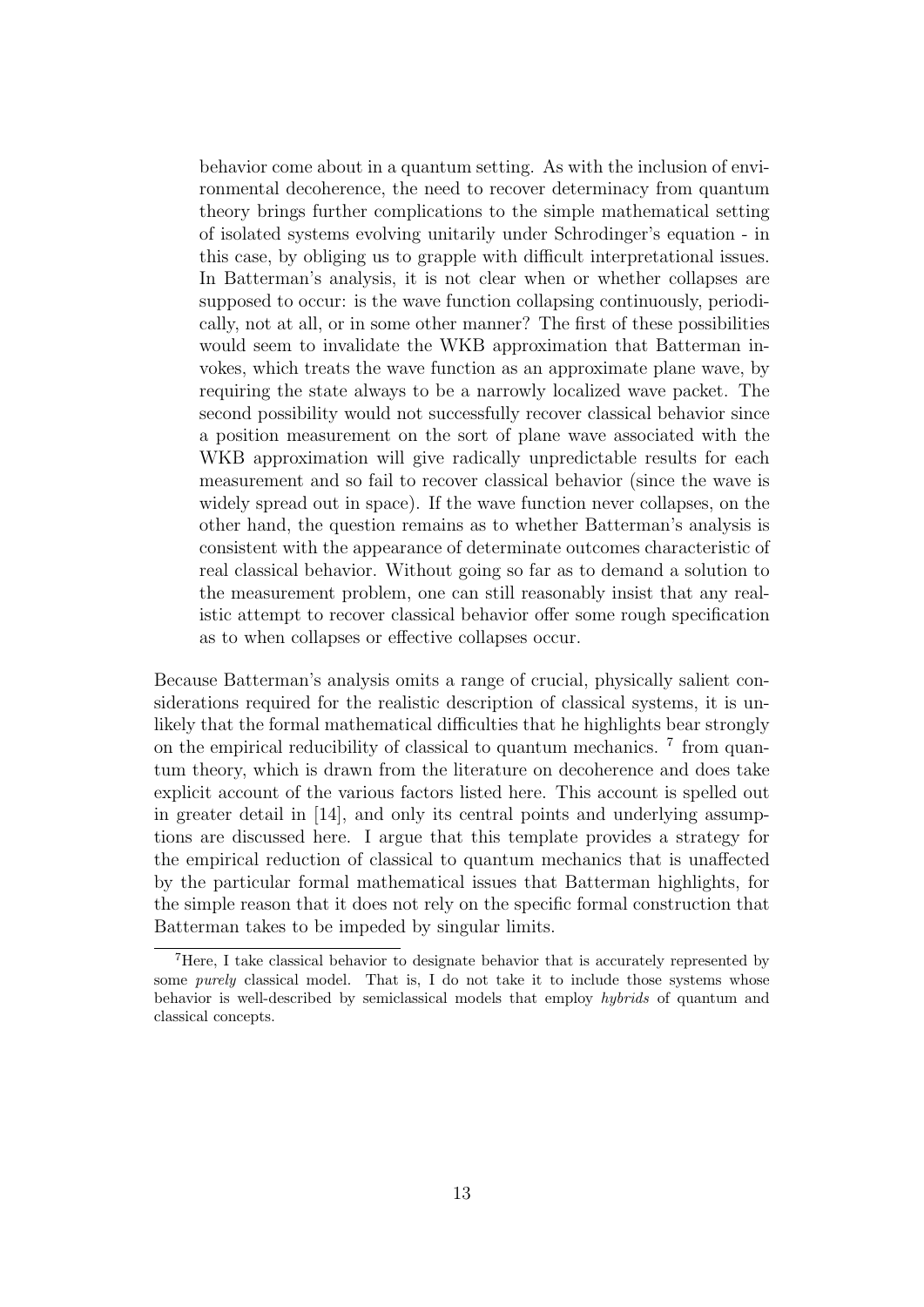## 3 An "Empirical" Approach to Quantum/Classical Reduction

Empirical reduction of classical to quantum mechanics requires that every circumstance in which the behavior of some real system is accurately modeled in classical mechanics also is one in which that system's behavior can be modeled at least accurately in quantum mechanics. More precisely, reduction in this sense requires that for every system in the domain of classical mechanics - that is, for every system S whose behavior is accurately characterized by some model of classical mechanics - there exists some model of quantum mechanics, also representing  $S$ , such that the classical model of  $S$  reduces to the quantum model of S. Here, reduction between models of a fixed system is taken to require that the reducing model track the system's behavior at least as precisely as the reduced model in all circumstances where the reduced model applies. Thus, empirical reduction between the theories of classical and quantum mechanics here is understood to rest on a more basic notion of reduction between two *models* of these theories in cases where both models describe the same, fixed system. Inter-theoretic reduction on this approach may turn out to be a local, piecemeal affair insofar as this approach leaves open the possibility of demonstrating the subsumption of one theory's domain by that of another through numerous system-specific, inter-model reductions. (This local, model-based picture of empirical reduction is expounded in greater generality in [13].)

The account of empirical reduction of classical to quantum mechanics that I outline here is framed as a template for the reduction between classical and quantum models of a single fixed system in the domain of classical mechanics (e.g., the center of mass of a golf ball, or an alpha particle in a bubble chamber, that traverses an approximately Newtonian trajectory). A complete demonstration of reduction between two models requires proof that certain quantities in the reducing model approximately instantiate the dynamical and other physically salient transformation properties of the reduced model in cases where those features of the reduced model accurately describe the system's behavior. The account of quantum-classical reduction that I give here is formulated as a template into which such a proof might be fit, and synthezises a variety of results drawn from the extensive body of work on decoherence theory. This template rests on various assumptions that are conventional in discussions of decoherence and for which proofs have been given in the context of specific models, but which are believed on the grounds of various heuristic arguments to apply generically. My analysis here does not presuppose any specific quantum model, but rather only that the quantum model is compatible with a certain general canonical form of the equation of motion for the reduced density matrix of the system in question.

We will see that on this picture of quantum-classical relations, the classical model of the physical system in question is not a special or limiting case of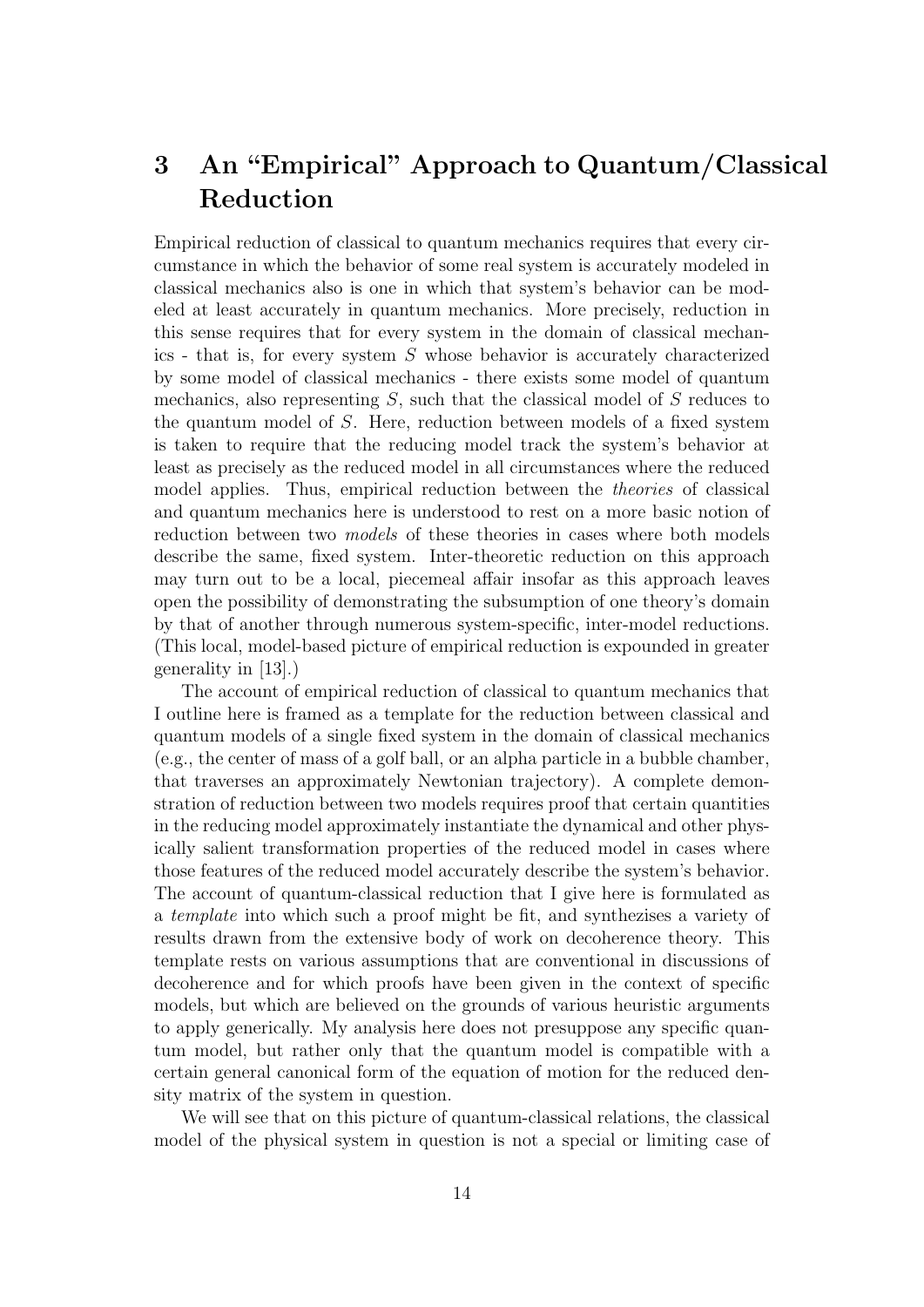the quantum model; however, the quantum and classical descriptions can be shown to dovetail in certain situations with respect to the behavior of certain variables, and so to provide distinct but mutually consistent (within some margin of approximation) characterizations of the same physical behavior (e.g., the Newtonian trajectory of a golf ball). As an analysis of empirical reduction, this template has certain important advantages over Batterman's: 1)  $\hbar$  remains fixed throughout the analysis (as do quantities such as mass and particle number) so that difficulties regarding singular  $\hbar \rightarrow 0$  limits are also avoided; 2) the class of quantum models considered here is more realistic as a description of actual classical systems than the models considered in Batterman's discussion, since the models considered here incorporate the effects of the environment on the system's behavior; 3) this account explicitly accommodates the need for a collapse (or effective collapse) mechanism.

This template starts from the recognition that any realistic quantum mechanical model of a classical system will account for the effects of the system's inevitable interaction with its environment. As is typical in models of decoherence, the system of interest, whose classical behavior we wish to recover, and its environment, which includes all degrees of freedom external to the system (including any observer or measuring apparatus that may be present) are modeled together as a closed quantum system with Hilbert space  $\mathcal{H}_S \otimes \mathcal{H}_E$ , where  $\mathcal{H}_S$  is the Hilbert space of the system of interest and  $\mathcal{H}_E$  the Hilbert space of its environment. The quantum state  $|\Psi\rangle$  of the combined system SE is assumed provisionally to follow the Schrodinger equation,

$$
i\frac{\partial|\Psi\rangle}{\partial t} = \left(\hat{H}_S \otimes \hat{I}_E + \hat{I}_S \otimes \hat{H}_E + \hat{H}_I\right)|\Psi\rangle, \tag{4}
$$

where  $\hat{H}_S$  and  $\hat{H}_E$  operate respectively on states in  $\mathcal{H}_S$  and  $\mathcal{H}_E$ ,  $\hat{I}_E$  is the identity on  $\mathcal{H}_E$ ,  $\hat{I}_S$  is the identity on  $\mathcal{H}_S$ ,  $\hat{H}_S = \frac{\hat{P}_S^2}{2M_S} + V(\hat{X}_S)$ , and  $\hat{H}_I$ , the interaction Hamiltonian, operates on states in  $\mathcal{H}_{S} \otimes \mathcal{H}_{E}$ . The analysis further assumes that these quantities are such that the reduced density matrix  $\rho_S \equiv Tr_E|\Psi\rangle\langle\Psi|$  of S follows an equation of the form,

$$
i\frac{d\hat{\rho}_S}{dt} = [\hat{H}_S, \hat{\rho}_S] - i\Lambda \left[ \hat{X}, \left[ \hat{X}, \hat{\rho}_S \right] \right],\tag{5}
$$

where  $\Lambda$  is a constant that depends on the details of  $\hat{H}_E$  and  $\hat{H}_I$ , the first term on the right-hand side generates the unitary evolution of  $\hat{\rho}_S$ , and the second term generates non-unitary effects associated with decoherence, including the suppression of off-diagonal elements of  $\langle X'|\hat{\rho}_S|X\rangle$ .

Zurek *et al.* have argued that there will generically be a separation of timescales over which states in  $\mathcal{H}_S$  become entangled with E [19]. Assuming an initial product state for SE, most initial pure states of S become entangled with E over the extremely short timescale  $\tau_D$  associated with decoherence. However, certain special states of S, which are known as pointer states and which form a basis for  $\mathcal{H}_S$ , suffer entanglement with E only on timescales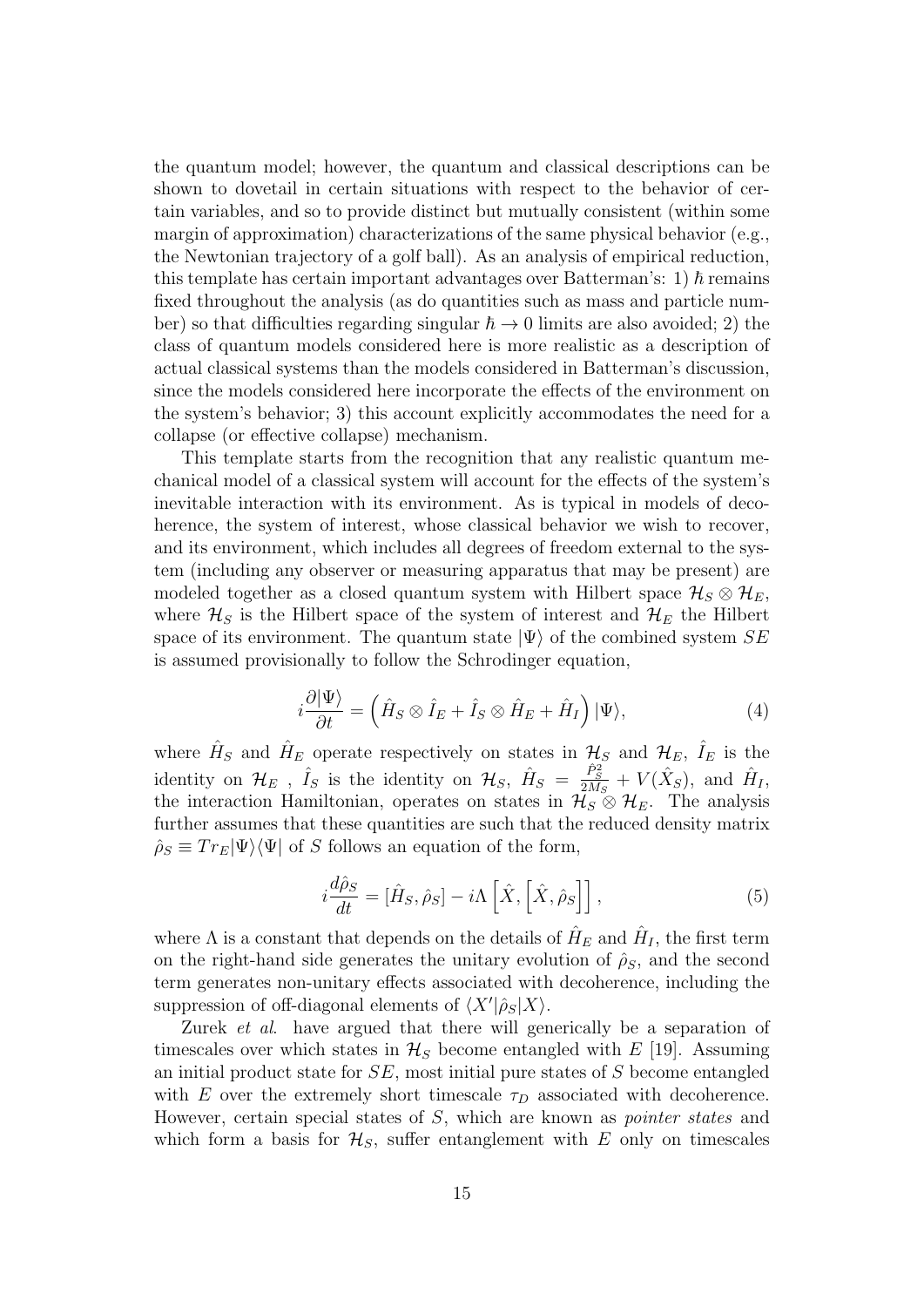much longer than the decoherence timescale, and therefore remain as approximate product states for extended time periods. For the specific case where the potential  $V$  describes a harmonic oscillator, Zurek *et al* have argued that the pointer states of S should generically be coherent states that are narrowly peaked both in position and in momentum (within the constraints of the uncertainty principle). Further heuristic arguments have been used to show that pointer states should generically be coherent states for more general choices of the potential  $V$ ; see for example Schlosshauer (2008), Ch.s 2.8 and 5.2. Assuming this to be the case, environmental decoherence in our class of models lends the overall quantum state evolution of SE a branching structure with respect to a basis of coherent states for  $\mathcal{H}_S$ . As we will see, this branching can be quantified using the formalism of decoherent histories, originally developed by Gell-Mann, Hartle and Griffiths [9], [10]. For a clear discussion of quantum state branching, see [18], Ch. 3.

Given these specifications, our template for the recovery of classical behavior can be summarized as follows. Provisionally assuming a unitary evolution for the closed system consisting of the system  $S$  whose classicality we wish to recover and its environment  $E$ , decoherence lends the total pure state of this system a branching structure. Relative to each branch of the quantum state, the state of the system  $S$  is always quasi-classical - that is, always narrowly localized in position and momentum (this is a consequence of the fact that decoherence occurs relative to a pointer basis of coherent states). Thus, one can ascribe a unique quasi-classical trajectory to each branch, given by the evolution of the branch-relative expectation values of S's position and momentum operators. Moreover, a little-discussed form of Ehrenfest's Theorem adapted to open quantum systems entails that on timescales where wave packet spreading - or, more precisely, ensemble wave packet spreading - in S can be neglected, nearly all of these quasi-classical branch trajectories will approximate some solution to Newton's (or Hamilton's) classical equations of motion. Branching still occurs in these cases, but in such a manner that fluctuations associated with branching are confined to small scales of position and momentum. Thus, branch-relative quantum phase space trajectories consist of small, stochastic fluctuations around some deterministic Newtonian trajectory. Each branch of the quantum state is associated with some particular, approximately classical history of the system S, corresponding to the sort of localized, approximately Newtonian trajectory that we observe when we see a golf ball moving through the air or the moon orbiting the earth. The manner in which one branch comes to be selected as the "actual" state of affairs depends on one's interpretation of quantum mechanics and its associated mechanism for effective collapse. However, it should be noted that the significance of the branching structure that emerges through decoherence on this account is that it serves to "carve out" the set of possible trajectories for the system, from among which some particular interpretation-dependent collapse mechanism serves to select one as the "outcome."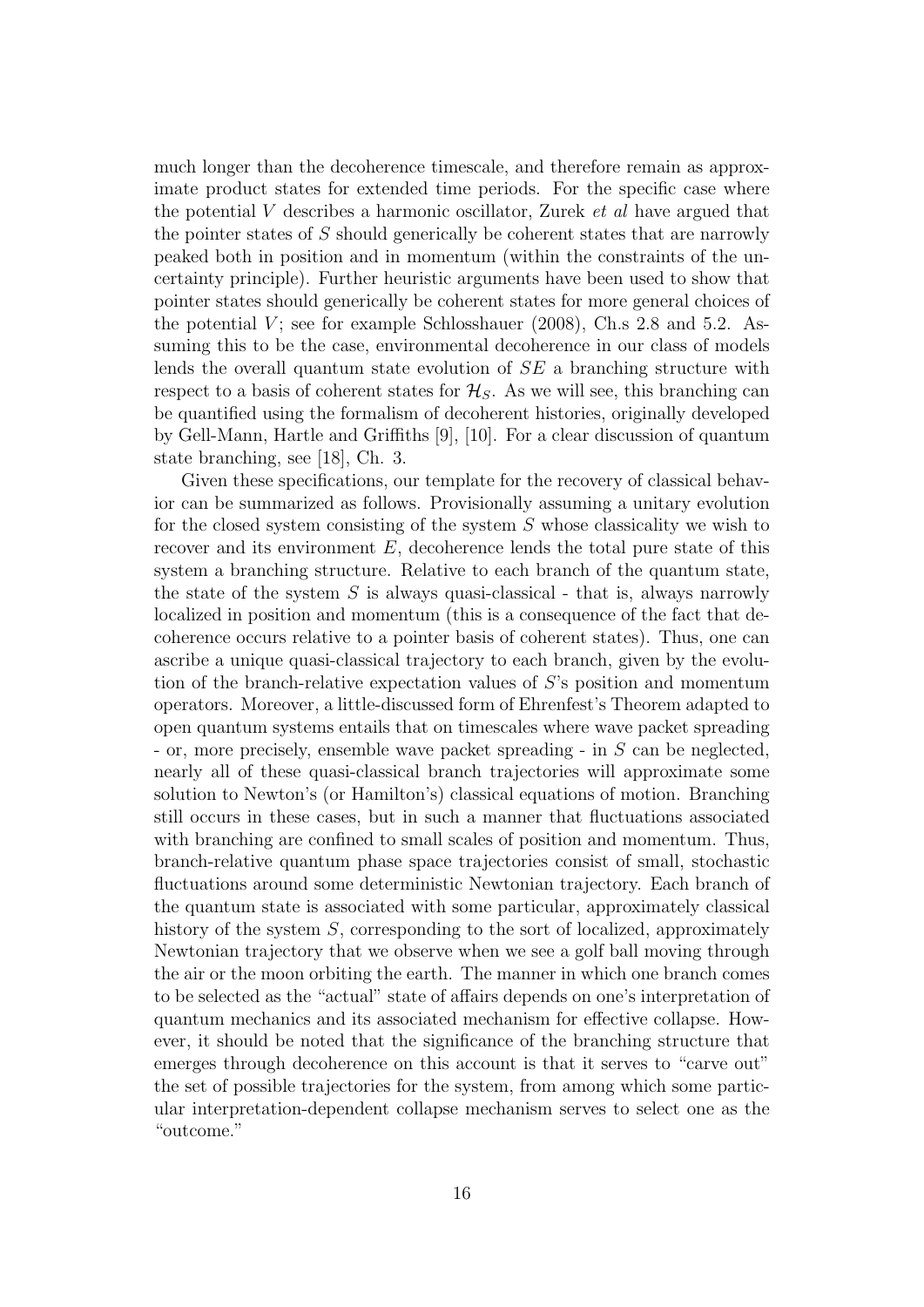Let us now outline this story in somewhat more technical detail. Following Wallace  $(2012)$ , Ch. 3, we can use the pointer states of S, which are coherent states  $|z\rangle$  - where  $z \equiv (q, p)$  denotes the phase space point around which the state  $|z\rangle$  is peaked - to construct a positive operator-valued measure (POVM) on S's Hilbert space  $\mathcal{H}_S$  (see footnote 8 for an informal explanation of POVM's). As we will see shortly, this POVM can, in turn, be used to delineate the individual branches of the total quantum state  $|\Psi\rangle$ . Given an arbitrary partition  $\{\mu_{\alpha}\}\$  of the classical phase space  $\Gamma_S$  of the system S, this POVM consists of the set of operators  $\{\hat{\Pi}_{\alpha}\}\$  on  $\mathcal{H}_S$ , where the  $\hat{\Pi}_{\alpha}$  are defined by

$$
\hat{\Pi}_{\alpha} \equiv \int_{\mu_{\alpha}} dz \, |z\rangle\langle z| \tag{6}
$$

and  $\sum_{\alpha} \hat{\Pi}_{\alpha} = \hat{I}_{S}$ , in accordance with the definition of a POVM. Assuming that the coherent states  $|z\rangle$  are minimum uncertainty wave packets of S, and that the cells  $\mu_{\alpha}$  have dimensions in position and momentum that are larger than the position and momentum widths of the state  $|z\rangle$  (so that their phase space volume exceeds  $\hbar \equiv 1$ , the operators in this POVM will also constitute an approximate  $PVM$ ,  $\delta$  so that

$$
\hat{\Pi}_{\alpha}\hat{\Pi}_{\beta} \approx \delta_{\alpha\beta}\hat{\Pi}_{\alpha}.\tag{10}
$$

We can then extend the set  $\{\hat{\Pi}_{\alpha}\}\)$  to an approximate PVM on the total Hilbert space  $\mathcal{H}_S \otimes \mathcal{H}_E$  of the system  $\overline{SE}$  by defining the set of operators  $\{\hat{P}_\alpha\}$ , where  $\tilde{P}_{\alpha} \equiv \hat{\Pi}_{\alpha} \otimes \hat{I}_{E}$ , with  $\tilde{I}_{E}$  the identity on  $\mathcal{H}_{E}$ . In what follows, we will make use of this approximate PVM to analyze the branching structure of the pure state evolution of the closed system SE. This particular choice of approximate PVM is motivated by the fact that the coherent states  $|z\rangle$  are pointer states of  $S$  under its interaction with  $E$ ; this entails that the different branch states

$$
\sum_{\alpha} \hat{P}_{\alpha} = \hat{I},\tag{7}
$$

$$
\hat{P}_{\alpha}\hat{P}_{\beta} = \delta_{\alpha\beta}\hat{P}_{\alpha},\tag{8}
$$

$$
\sum_{\alpha} \hat{\Pi}_{\alpha} = \hat{I}.\tag{9}
$$

Recall that an operator  $\hat{O}$  is positive if it is self-adjoint and  $\langle \Psi | \hat{O} | \Psi \rangle \ge 0$  for every  $| \Psi \rangle \in \mathcal{H}$ . Note that every PVM is also a POVM.

 $8 \text{ A projection-valued measure (PVM)}$  on a Hilbert space  $\mathcal H$  is a set of self-adjoint operators  $\{\tilde{P}_{\alpha}\}$  on H such that

where there is no summation over repeated indices in  $(8)$ . The concept of a positive operatorvalued measure (POVM) on  $H$  generalizes the notion of a PVM by relaxing the requirement of orthogonality in (8). Thus, a positive-operator-valued measure (POVM) on a Hilbert space  $\mathcal{H}$  is a set  $\{\hat{\Pi}_{\alpha}\}$  of positive operators such that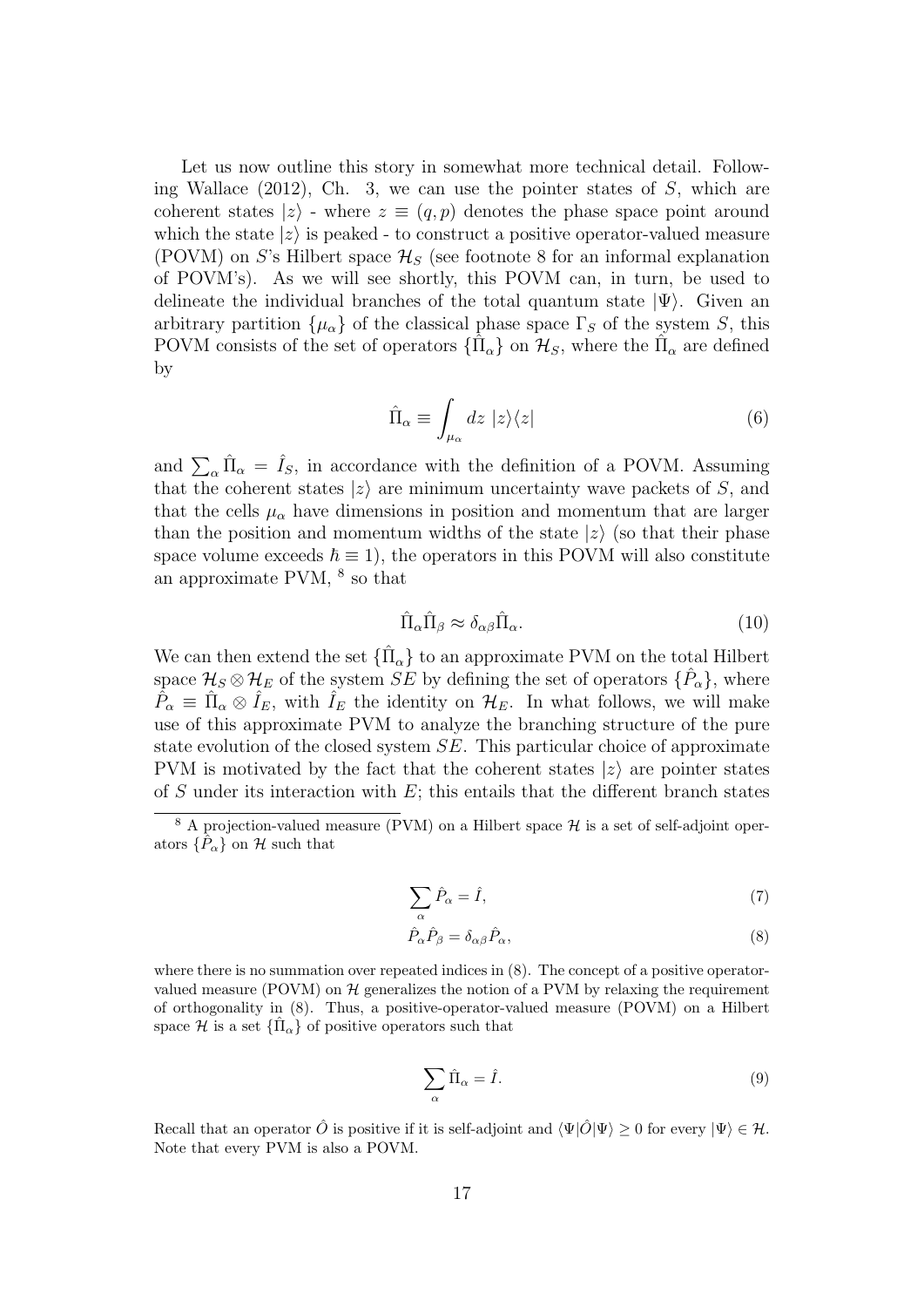defined using this PVM will be mutually orthogonal at each time, which in turn entails the existence of a branching structure for the overall state evolution.

To see this more clearly, let us decompose the unitary evolution of the pure state of SE using the approximate coherent state PVM just defined. Dividing the time interval between time 0 and time  $t \gg \tau_D$  into N equal steps  $\Delta t = \frac{t}{N}$  $\frac{t}{N}$ we can represent the unitary state evolution as follows:

$$
|\Psi(t)\rangle = e^{-i\hat{H}N\Delta t}|\Psi_0\rangle
$$
\n(11)

$$
=\sum_{\alpha_0,\dots,\alpha_N}\hat{C}_{\alpha_0\dots\alpha_N}|\Psi_0\rangle,\tag{12}
$$

where  $\hat{C}_{\alpha_0...\alpha_N}|\Psi_0\rangle \equiv \hat{P}_{\alpha_N}e^{-\frac{i}{\hbar}\hat{H}\Delta t}\hat{P}_{\alpha_{N-1}}...e^{-i\hat{H}\Delta t}\hat{P}_{\alpha_1}e^{-\frac{i}{\hbar}\hat{H}\Delta t}\hat{P}_{\alpha_0}|\Psi_0\rangle$ . It can be seen straightforwardly from the definition of the POVM operators in (6) that environmental decoherence relative to a pointer basis of coherent states for S entails (by virtue of the definition of the operators  $\hat{\Pi}_{\alpha}$ ) that at each time  $N\Delta t$ , these branch vectors satisfy the condition

$$
\langle \Psi_0 | \hat{C}^{\dagger}_{\alpha'_0 \alpha'_1 \dots \alpha'_N} \hat{C}_{\alpha_0 \alpha_1 \dots \alpha_N} | \Psi_0 \rangle \approx 0 \tag{13}
$$

for  $\alpha_k \neq \alpha'_k$  for any  $0 \leq k \leq N$ . Thus, the unitary evolution of the total quantum state follows the progression,

Unitary Branching Evolution

$$
|\Psi_0\rangle \xrightarrow{e^{-i\hat{H}\Delta t}} \sum_{\alpha_1} \hat{C}_{\alpha_1} |\Psi_0\rangle \xrightarrow{e^{-i\hat{H}\Delta t}} \sum_{\alpha_1 \alpha_2} \hat{C}_{\alpha_1 \alpha_2} |\Psi_0\rangle \xrightarrow{e^{-i\hat{H}\Delta t}} \dots \xrightarrow{e^{-i\hat{H}\Delta t}} \sum_{\alpha_1 \alpha_2 \dots \alpha_N} \hat{C}_{\alpha_1 \alpha_2 \dots \alpha_N} |\Psi_0\rangle,
$$
\n(14)

where for every  $1 \leq i \leq N$ ,  $\langle \Psi_0 | \hat{C}^{\dagger}_{\alpha'_0 \alpha'_1 \dots \alpha'_i} \hat{C}_{\alpha_0 \alpha_1 \dots \alpha_i} | \Psi_0 \rangle \approx 0$  if  $\alpha_k \neq \alpha'_k$  for any  $0 \leq k \leq i$ . Each index added to the sum at each new time step  $\Delta t$  captures a separate branching of the quantum state.

Thus far, our analysis has assumed that the quantum state of the system SE evolves unitarily according to Schrodinger's equation, (4). However, the world of our experience - which is characterized by determinate values of position and momentum for systems like the ones we see behaving classically - can only be associated with one particular branch. Given the branching structure that is carved out by the unitary dynamics through decoherence, we can associate to each branch at time  $t = i\Delta t$  an effective, normalized "branch state," 1  $\frac{1}{W_{\alpha_1...\alpha_i}}\hat{C}_{\alpha_1...\alpha_i}|\Psi_0\rangle$ , where  $W_{\alpha_1...\alpha_i} \equiv \sqrt{\langle\Psi_0|\hat{C}_{\alpha_1...\alpha_i}^{\dagger}\hat{C}_{\alpha_1...\alpha_i}|\Psi_0\rangle}$ . It is then possible to define an effective, stochastic evolution for the branch-relative state of the system  $SE$  as follows:

Stochastic Branch-Relative State Evolution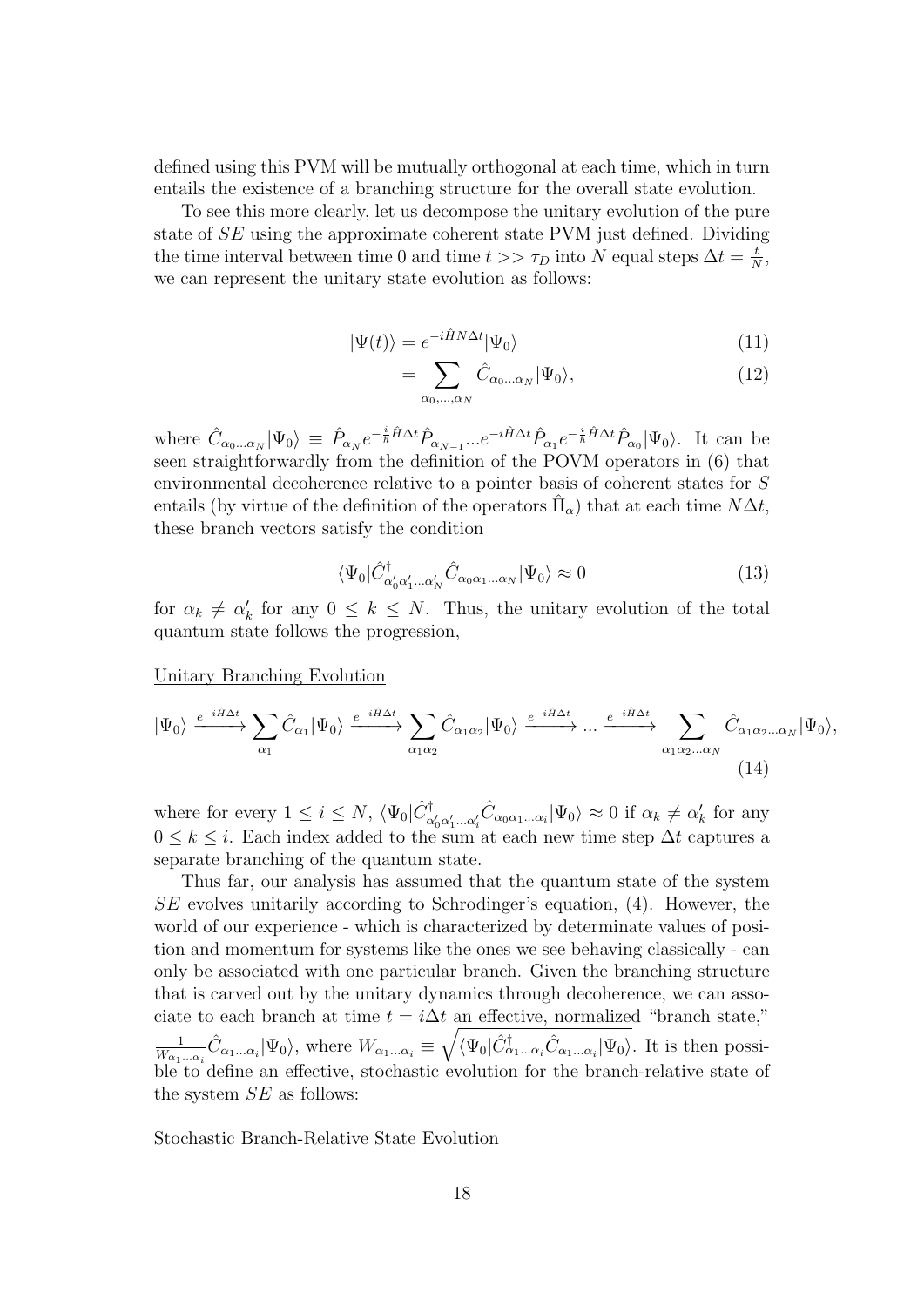$$
\frac{1}{W_{\alpha_1}}\hat{C}_{\alpha_1}|\Psi_0\rangle \xrightarrow{\text{prob.}\frac{|W_{\alpha_1\alpha_2}|^2}{|W_{\alpha_1}|^2}} \frac{1}{W_{\alpha_1\alpha_2}}\hat{C}_{\alpha_1\alpha_2}|\Psi_0\rangle \xrightarrow{\text{prob.}\frac{|W_{\alpha_1\alpha_2\alpha_3}|^2}{|W_{\alpha_1\alpha_2}|^2}} \frac{1}{W_{\alpha_1\alpha_2\alpha_3}}\hat{C}_{\alpha_1\alpha_2\alpha_3}|\Psi_0\rangle \xrightarrow{\text{prob.}\frac{|W_{\alpha_1\alpha_2\alpha_3\alpha_4}|^2}{|W_{\alpha_1\alpha_2\alpha_3}|^2}} \tag{15}
$$

$$
\cdots \quad \frac{\prod_{m_1,\ldots,m_{N-1}\alpha_N\mid n_1,\ldots,n_N\mid n_2,\ldots,n_N\mid n_2,\ldots,n_N}^{[W_{\alpha_1\alpha_2\ldots\alpha_{N-1}}|\alpha]}\hat{C}_{\alpha_1\alpha_2\ldots\alpha_N}|\Psi_0\rangle.
$$

It is straightforward to see that the transition probability  $\begin{array}{c} \hline \end{array}$  $\vert$   $\cdots \alpha_1 \cdots \alpha_i \vert$  $W_{\alpha_1...\alpha_i\alpha_{i+1}}$  $W_{\alpha_1...\alpha_i}$  $\begin{array}{c} \begin{array}{c} \begin{array}{c} \end{array} \\ \begin{array}{c} \end{array} \end{array} \end{array}$ 2 at the  $i^{th}$  time step is simply the square magnitude of the  $\alpha_{i+1}^{th}$  component of the time evolved state  $e^{-i\hat{H}\Delta t} \frac{1}{W}$  $\frac{1}{W_{\alpha_1...\alpha_i}}\hat{C}_{\alpha_1...\alpha_i}|\Psi_0\rangle=\frac{1}{W_{\alpha_1}}$  $\frac{1}{W_{\alpha_1...\alpha_i}}\sum_{\alpha_{i+1}}\hat{C}_{\alpha'_1...\alpha'_i\alpha_{i+1}}|\Psi_0\rangle$ , in accordance with the usual Born Rule prescription for collapse. The physical justification for taking a single branch state rather than the overall superposition as the effective state of SE and for adopting the above succession of Born Rule collapses as the effective evolution of this state will depend on the particular collapse mechanism and interpretation of quantum mechanics that one takes as the basis of the analysis. In [14], I discuss the manner in which various realist interpretations purport to underwrite this sequence of collapses or effective collapses, and in [15] show in more detail how this interpretation-neutral account can be specially tailored to the specific context of the de Broglie-Bohm interpretation.

My central concern is with questions of reduction and not with questions concerning the interpretation of quantum mechanics. Putting questions of interpretation to the side and assuming that our effective, stochastic, branchrelative state evolution above is underwritten by some mechanism for collapse or effective collapse, we can associate a point in classical phase space  $\Gamma_S$  to each effective branch state at each time by taking the branch-relative expectation values of Ss position and momentum operators:

$$
\left| X_{\alpha_1 \dots \alpha_N}^q(N\Delta t) \equiv \frac{1}{|W_{\alpha_1 \dots \alpha_N}|^2} \langle \Psi_0 | \hat{C}_{\alpha_1 \dots \alpha_N}^\dagger \left( \hat{X}_S \otimes \hat{I}_E \right) \hat{C}_{\alpha_1 \dots \alpha_N} | \Psi_0 \rangle \right| \tag{16}
$$

$$
\begin{vmatrix} P_{\alpha_1...\alpha_N}^q(N\Delta t) \equiv \frac{1}{|W_{\alpha_1...\alpha_N}|^2} \langle \Psi_0 | \hat{C}_{\alpha_1...\alpha_N}^{\dagger} \left( \hat{P}_S \otimes \hat{I}_E \right) \hat{C}_{\alpha_1...\alpha_N} | \Psi_0 \rangle. \end{vmatrix} \tag{18}
$$

Furthermore, to each stochastic, branch-relative state evolution (15) we may associate the following stochastic, quasi-classical evolution in classical phase space: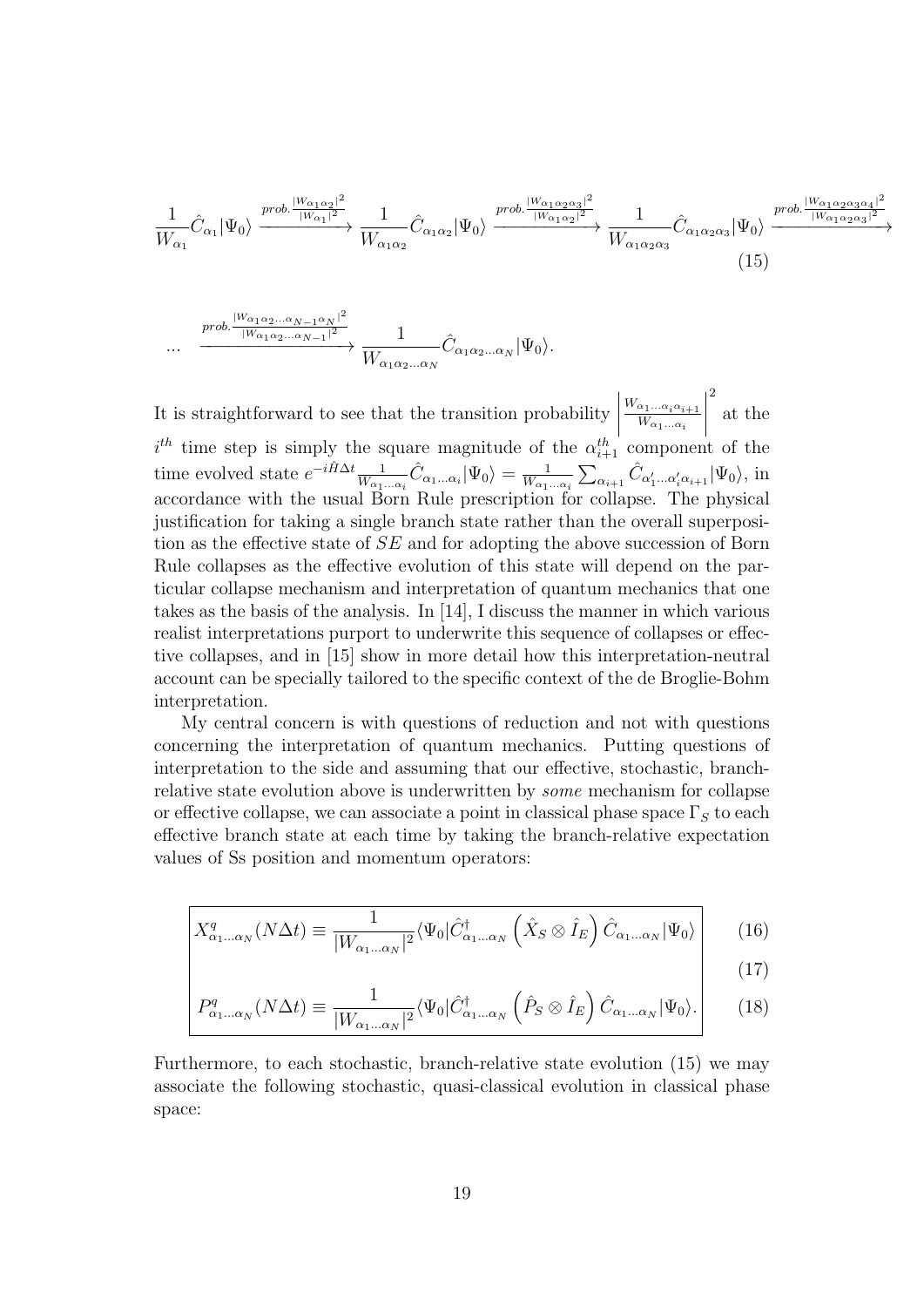$$
\begin{split}\n\left(X^{q}_{\alpha_{1}}\left(\Delta t\right),P^{q}_{\alpha_{1}}(\Delta t)\right) \xrightarrow{prob.\frac{|W_{\alpha_{1}\alpha_{2}}|^{2}}{|W_{\alpha_{1}}|^{2}}} \left(X^{q}_{\alpha_{1}\alpha_{2}}(2\Delta t),P^{q}_{\alpha_{1}\alpha_{2}}\left(2\Delta t\right)\right) \xrightarrow{prob.\frac{|W_{\alpha_{1}\alpha_{2}\alpha_{3}}|^{2}}{|W_{\alpha_{1}\alpha_{2}}|^{2}}} \left(X^{q}_{\alpha_{1}\alpha_{2}\alpha_{3}}\left(3\Delta t\right),P^{q}_{\alpha_{1}\alpha_{2}\alpha_{3}}\left(3\Delta t\right)\right) \\
\xrightarrow{prob.\frac{|W_{\alpha_{1}\alpha_{2}\alpha_{3}\alpha_{4}}|^{2}}{|W_{\alpha_{1}\alpha_{2}\alpha_{3}}|^{2}}} \dots \xrightarrow{prob.\frac{|W_{\alpha_{1}\alpha_{2}...\alpha_{N-1}\alpha_{N}}|^{2}}{|W_{\alpha_{1}\alpha_{2}...\alpha_{N-1}}|^{2}}} \left(X^{q}_{\alpha_{1}\alpha_{2}\alpha_{3}...\alpha_{N}}\left(N\Delta t\right),P^{q}_{\alpha_{1}\alpha_{2}\alpha_{3}...\alpha_{N}}\left(N\Delta t\right)\right).\n\end{split}
$$

Note that the discreteness of the timesteps  $\Delta t$  here is superimposed artificially on a dynamical process of entanglement and branching that occurs continuously in time. By making the time intervals  $\Delta t$  successively smaller, our discrete, stochastic, branch-relative phase space trajectories provide successively better approximations to a continuous, stochastic "quantum" phase space trajectory  $(X^q(t), P^q(t))$  for the system S.

Thus far, my analysis has suggested how stochastic quasi-classical trajectories can be recovered from our effective, branch-relative state evolution. However, I have not given an argument as to why these quasi-classical trajectories should approximate solutions to classical equations of motion (e.g., Newton's or Hamilton's equations). Taking  $(X^q(t), P^q(t))$  to represent the phase space trajectory associated with the stochastic evolution of the branch-relative expectation values of position and momentum, and  $(X^c(t), P^c(t))$  to represent the deterministic classical trajectory with the same initial condition as this quantum trajectory, so that  $X^q(0) = X^c(0)$  and  $P^q(0) = P^c(0)$ , the recovery of classical behavior requires us to show that, with probability  $1 - \epsilon$ , for very small  $\epsilon$ , the relation

$$
\left| \begin{aligned} \left| X^{q}(t) - X^{c}(t) \right| &< 2\delta_{X} \\ \left| P^{q}(t) - P^{c}(t) \right| &< 2\delta_{P}, \end{aligned} \right| \tag{19}
$$

holds for  $t < \tau$ , where  $\delta_X$  and  $\delta_P$  are the margins of error and  $\tau$  is the timescale within which the Newtonian model is known to approximate the behavior of the system  $S$  itself. The factor of 2 on the right hand side of  $(19)$  has been included because, if both the quantum and classical models track the system's behavior within margin  $\delta_Z \equiv (\delta_X, \delta_P)$ , they can differ at most by  $2\delta_Z$ . A seldom-discussed form of Ehrenfest's Theorem, formulated for a certain class of open systems S (the familiar form of Ehrenfest's Theorem only concerns closed systems), ensures that

$$
\frac{d\ Tr[\hat{\rho}_S \hat{P}]}{dt} = -Tr[\hat{\rho}_S \frac{\partial V(X)}{\partial X}],\tag{20}
$$

or more concisely,

$$
\frac{d\langle \hat{P} \rangle}{dt} = -\langle \frac{\partial V(X)}{\partial X} \rangle, \tag{21}
$$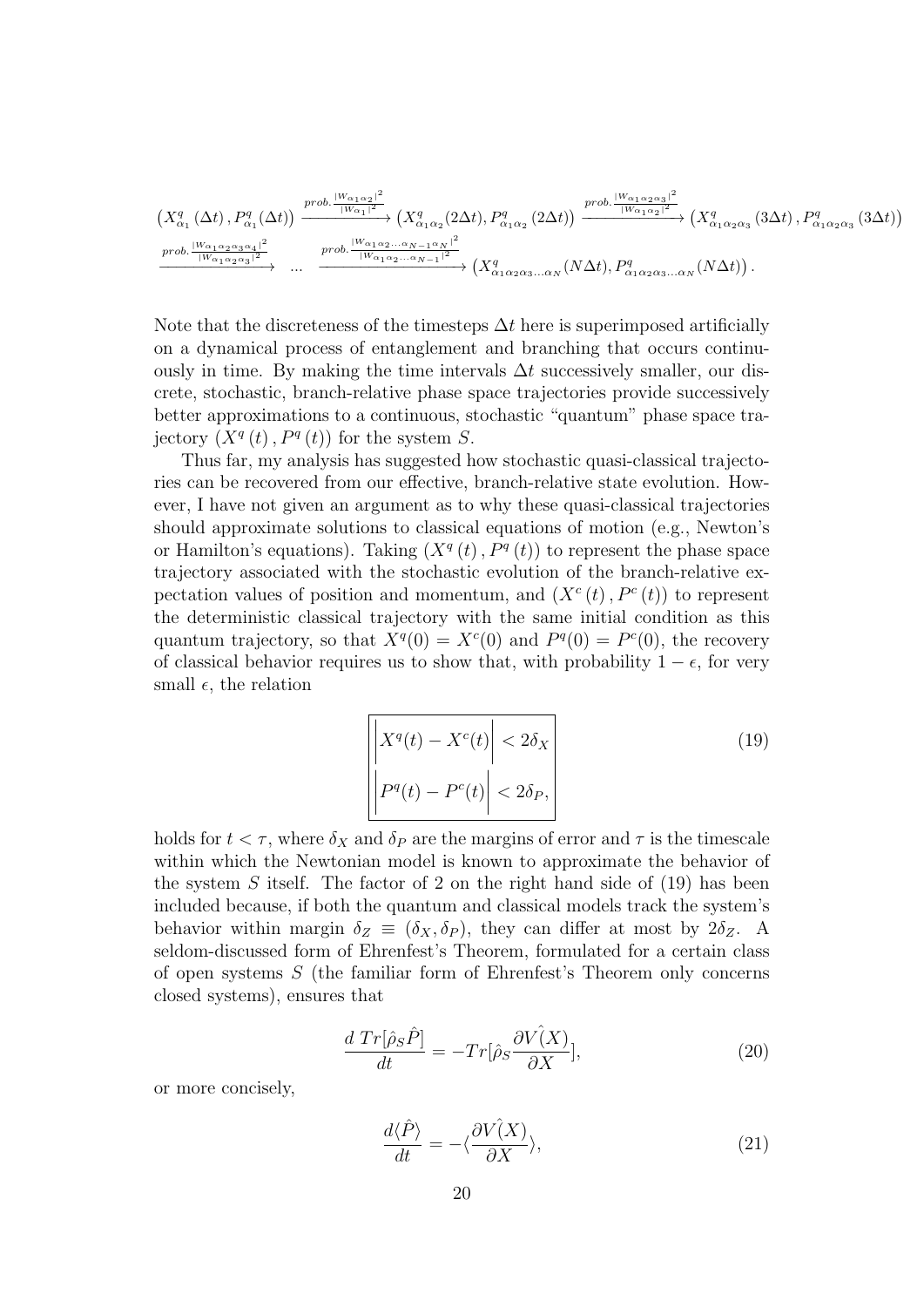where  $\hat{\rho}_S$  is the reduced density matrix of S,  $\langle \hat{P} \rangle = Tr[\hat{\rho}_S \hat{P}]$  and  $\langle \hat{X} \rangle =$  $Tr[\hat{\rho}_S X]$  [11]. If we now impose the restriction to density matrices  $\hat{\rho}_S$  for which the position-space probability distribution  $\langle X|\hat{\rho}_S|X\rangle$  is narrowly peaked about some particular  $X_0$ , with a width that is small by comparison with the characteristic length scales of  $V$ , it follows that

$$
\frac{d\langle \hat{P} \rangle}{dt} \approx -\frac{\partial V(X)}{\partial X} \bigg|_{\langle \hat{X} \rangle}.
$$
\n(22)

Combined with the relation  $\frac{d\langle \hat{X} \rangle}{dt} = \frac{\langle \hat{P} \rangle}{M}$  $\frac{\langle P \rangle}{M}$ , this entails that the expectation values  $\langle \hat{X} \rangle$  and  $\langle \hat{P} \rangle$  follow an approximately Newtonian trajectory as long as  $\langle X|\hat{\rho}_S|X\rangle$  remains suitably narrow by comparison with the dimensions of V, and to a measure of approximation determined by the width of the distribution  $\langle X|\hat{\rho}_S|X\rangle$ . Thus, the timescales on which the expectation values  $\langle X\rangle$  and  $\langle P \rangle$  follow an approximately Newtonian trajectory will depend on the rate at which the "ensemble" distribution  $\langle X|\hat{\rho}_S|X\rangle$  spreads over time. <sup>9</sup> As I argue in further detail in [14], it follows that over timescales where ensemble spreading can be ignored, the only branch-relative phase space trajectories that have non-negligible probability of occurring on our stochastic, branch-relative phase space evolution are ones that are approximately (i.e., to within margin of error given by the width of the distribution  $\langle X|\hat{\rho}_S(t)|X\rangle$  Newtonian in form. As a general rule of thumb, these timescales will be larger when the mass of S is large, and smaller when the effects of chaos - as quantified, for example, by the Lyapunov exponent in the classical Hamiltonian  $H<sub>S</sub>$  - are significant. Environmental decoherence also contributes somewhat to the rate of ensemble (as opposed to coherent) spreading; see [17], Ch. 3 for discussion of this point.

To complete this analysis, one must show that the timescales on which ensemble spreading in  $S$  can be ignored are at least as long as the timescales over which Newtonian trajectories are known to approximate of the actual trajectory of the system in question. Otherwise, the branch-relative phase space evolutions prescribed by the quantum model of the system would not describe the behavior of the system at least as well as the classical model, and empirical reduction of the classical to the quantum model would fail. Calculation of the timescales for ensemble spreading requires more detailed specification of the particular quantum model of the the system in question. The timescales and margins of error within which classical Newtonian trajectories can be expected to track the system's behavior are a matter for empirical investigation; from a practical point of view, it may only be possible to specify them imprecisely within certain broadly specified bounds. Moreover, as was already discussed, one must provide some justification for the ad hoc collapse posited by (15). Competing interpretations of quantum theory all offer different accounts of collapse. For further discussion of the manner in which the collapse mecha-

<sup>&</sup>lt;sup>9</sup>It is important to note that the ensemble distribution  $\langle X|\hat{\rho}_S(t)|X\rangle$  reflects a distribution across branches, which originate in some initial narrow state  $\hat{\rho}_S^0$ .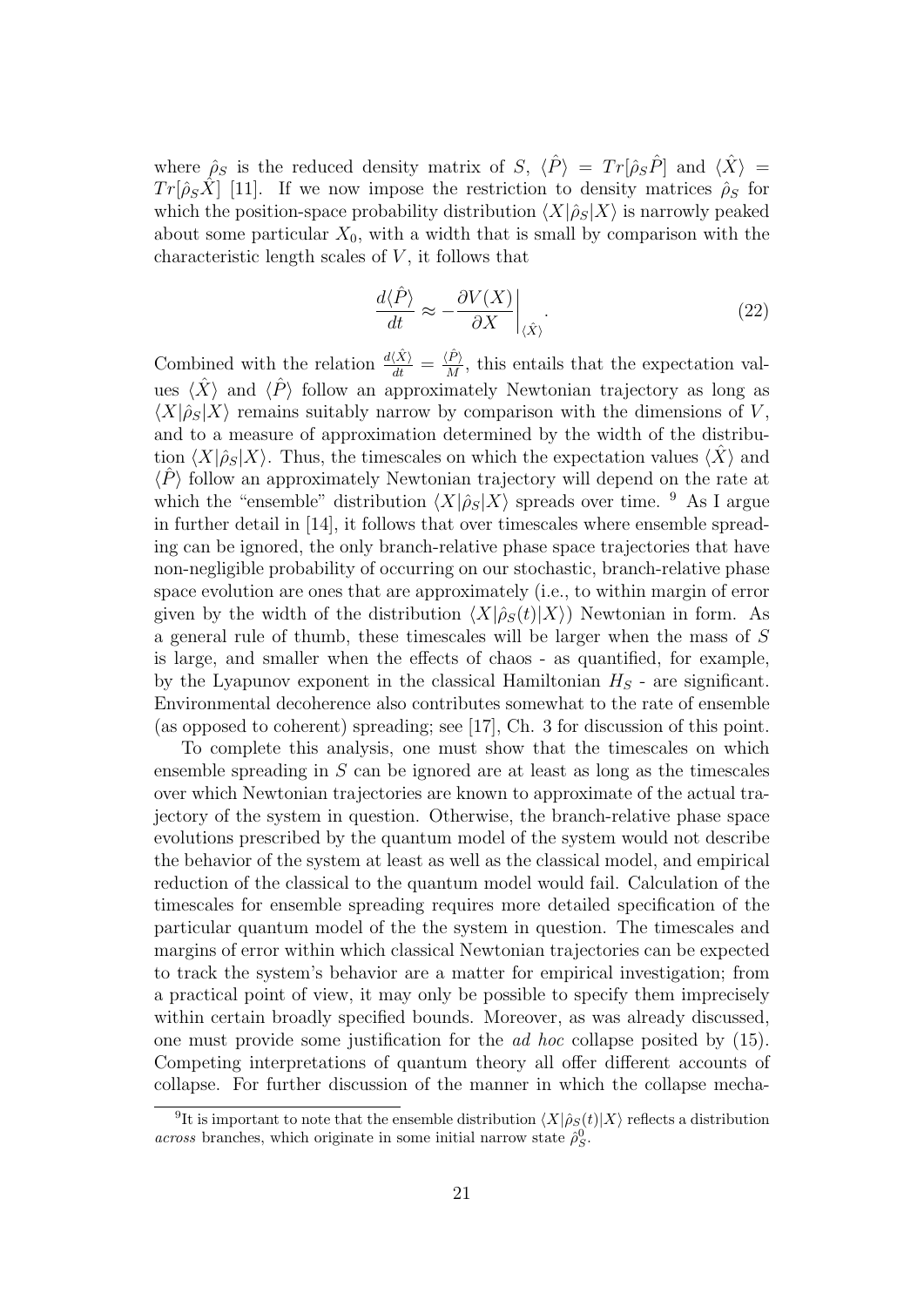nisms associated with different interpretations can be fit into this account of classical behavior, see [14].

On this account of empirical reduction between quantum and classical mod- $\text{else of the same system, the quantum mechanical quantities}\frac{1}{|W_{\alpha_1...\alpha_N}|^2}\langle\Psi_0|\hat{C}_{\alpha_1...\alpha_N}^{\dagger}\left(\hat{X}_{S}\otimes\hat{I}_{E}\right)\hat{C}_{\alpha_1...\alpha_N}$ and  $\frac{1}{|W_{\alpha_1...\alpha_N}|^2} \langle \Psi_0 | \hat{C}^{\dagger}_{\alpha_1...\alpha_N} \left( \hat{P}_S \otimes \hat{I}_E \right) \hat{C}_{\alpha_1...\alpha_N} | \Psi_0 \rangle$  represent the very same features of the system that are represented by the phase space point  $(X^c(t), P^c(t))$ in the classical model of S. In this sense, the two variables - quantum and classical - may said to co-refer, even if their agreement is only approximate. If the assumptions of the above analysis are correct, we see that whatever can be modeled classically in terms of a point evolving in classical phase space can be modeled quantum mechanically in terms of the effective, stochastic quantum evolution of branch-relative expectation values of the system's position and momentum operators.

The above analysis supports something close to Belot's critique of Batterman's claim that quantum mechanics is explanatorily inadequate because it requires reference to the resources of classical mechanics for the explanation of certain phenomena. Belot writes that "the mathematics of the less fundamental theory is definable in terms of the mathematics of the fundamental theory and ... only the latter need be given a physical interpretation ... so we can view the desired explanation as drawing only on the resources internal to the more fundamental theory" [4]. While it is not quite correct on our analysis to say that a classical phase space point is defined in terms of the branch-relative expectation values of position and momentum, we can say that both quantities represent the same physical degrees of freedom, so that any physical system whose behavior is well-described by the classical evolution of a point in phase space can equally well be described by the quantum-mechanical evolution of branch-relative expectation values of position and momentum. Thus, quantum mechanics does not require classical mechanics for the description even of phenomena that lie properly within the domain of classical mechanics and offers its own counterparts to any physically salient features of classical theory.

The analysis of quantum-classical relations given in this section provides a general strategy for understanding how any situation that is successfully modeled in classical mechanics can also be modeled at least as precisely in quantum mechanics, and so provides the outline of an account of the empirical reduction of classical mechanics to quantum mechanics. It enables us to understand the behavior of any real classical system - say, the center of mass of a golf ball in mid-flight - not only in the familiar setting of classical mechanics, but also in the more intricate framework of quantum mechanics.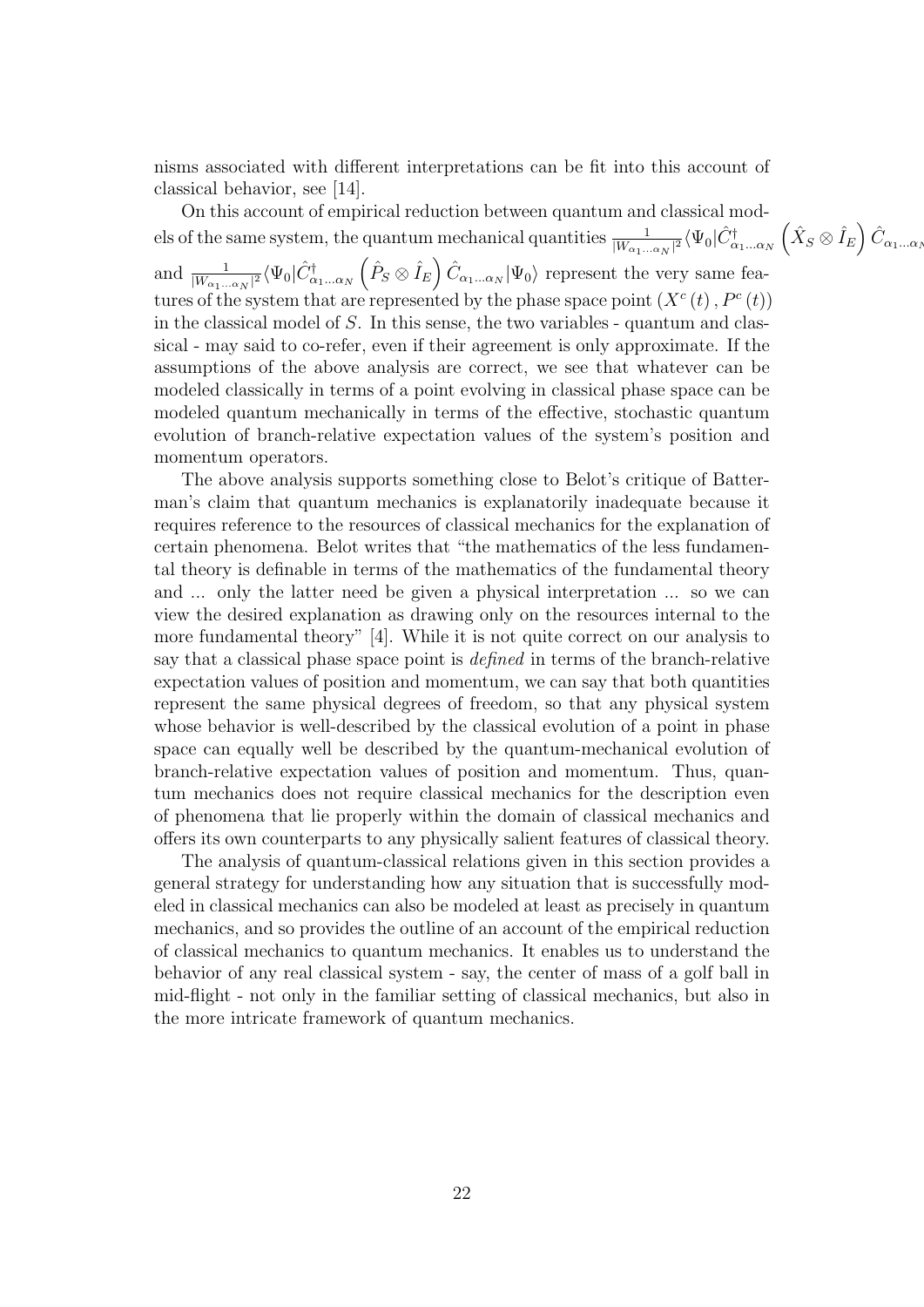## 3.1 Open Questions Concerning the Decoherence-Based Account of Empirical Quantum-Classical Reduction

It is doubtful that the singular limits highlighted in Batterman's analysis have much, if any, bearing on the viability of the decoherence-based approach to empirical reduction that I have outlined here. The basic assumptions, methodologies and concerns guiding the two analyses differ too widely. However, it is still reasonable to have doubts about the sort of decoherence-based account of empirical reduction described above insofar as it relies heavily on a number of strong and unproven assumptions. Among the most important of these unproven assumptions are the following:

- 1. It was assumed that the pointer states of the system S are narrowly peaked wave packets. Zurek and others have argued that this is a fairly generic feature of systems of the sort that have concerned us here. However, such arguments have a strongly heuristic character, and it is important to ask whether it is possible to give a more rigorous justification of the claim that narrowly peaked coherent states are generically pointer states of the systems we know to behave classically.
- 2. It was assumed implicitly in our analysis that the branching of the quantum state associated with decoherence is an effectively irreversible process. By close analogy with the problem of the arrow of time in classical statistical mechanics, this irreversibility must be reconciled with the time-reversal symmetry of the fundamental Schrodinger evolution. The question of how or whether this reconciliation can be effected remains open. For one account of the origins of irreversibility associated with branching of the quantum state, see [18], Ch. 9.
- 3. The open-systems version of Ehrenfest's Theorem, which was used to show that branch-relative phase space trajectories are approximately Newtonian on timescales where ensemble spreading is small, assumes that the evolution of the reduced density matrix  $\rho_S$  of the system S is governed by a "master" equation of the specific form given above (see [11]). A complete reduction of classical to quantum here requires a derivation of this master equation from the microscopic Schrodinger equation for the closed combination of system and environment. It is important to note, however, that the details of the microscopic quantum model may vary significantly from one classical system to another.
- 4. It should be shown explicitly for the system in question that the rate of ensemble wave packet spreading in the quantum model is consistent with the timescales on which solutions to classical equations of motion are known to track the system's behavior. As was shown above, faster ensemble spreading causes the total quantum state to branch more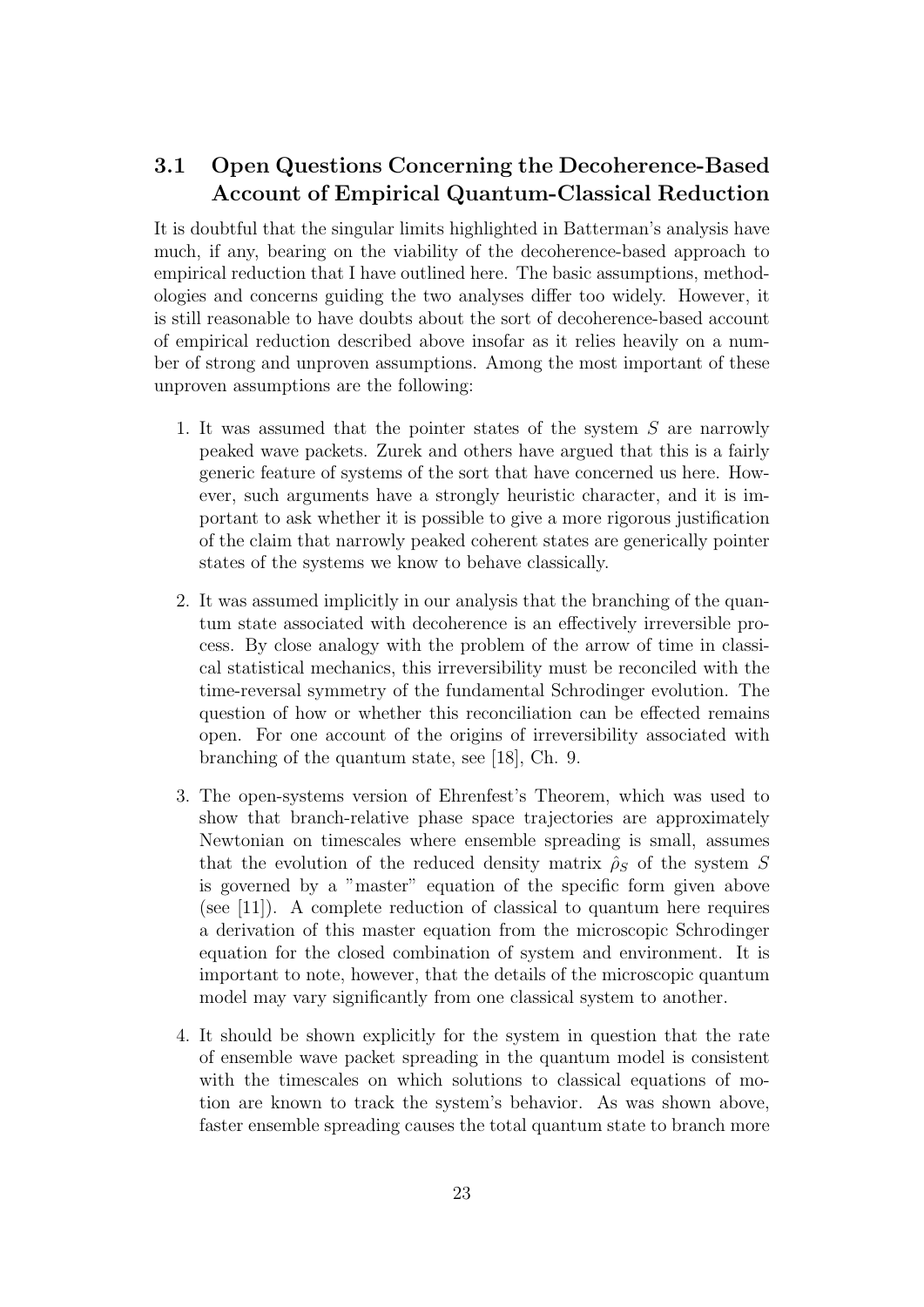rapidly, which in turn makes it more likely that branch-relative trajectories will exhibit significant stochastic fluctuations away from classicality on shorter timescales. One must show that ensemble spreading is sufficiently slow so that with probability extremely close to 1, the branchrelative, quantum phase space trajectory of the system S will approximate the classical trajectory with the same classical initial conditions over timescales for which the classical trajectory tracks the system's behavior. In answer to concerns about the capacity of quantum theory to recover classically chaotic behavior, Zurek has argued that decoherence addresses these worries. However, this is by no means a consensus view. For discussion of the connection between decoherence and chaos, see [20], [21], and [7], Ch.1, including references therein.

Because of these remaining open questions, the decoherence-based framework for recovering classical behavior outlined above should be viewed as a research program that consists partly in providing further support for its underlying assumptions, and also in extending it to new cases.

## 4 Conclusion

I have juxtaposed two alternative analyses of the purported reduction of classical to quantum mechanics. The first of these analyses, due to Batterman, denies the possibility of reducing classical to quantum mechanics on the grounds that the limit  $\hbar \to 0$  is singular and that a certain formal construction associating wave functions with a special class of surfaces in classical phase space breaks down in chaotic systems. The second analysis, drawn from the literature on decoherence theory, suggests that it is possible to effect a reduction of classical to quantum mechanics by incorporating the system's interaction with its environment and paying careful attention to the branching evolution for the quantum state that results. By distinguishing between "formal" and "empirical" senses of reduction, I have argued the decoherence-based account offers a viable strategy for empirical reduction while the issues raised by Batterman potentially pose problems for reduction only in the formal sense.

As Berry has noted, questions about inter-theoretic reduction are highly mathematical in nature. However, if our concern is with the type of reduction that ensures each successive theory strictly includes the domain of applicability of its predecessor - as is often supposed to be the case between classical and quantum mechanics - then it is a mistake to think that reduction in this sense is solely a question of the mathematical relationship between two theories. Empirical facts about the domain of success of the reduced theory must also be taken into account, and it is the empirical rather than the formal sense of reduction that is relevant. Questions about empirical reduction are strongly mathematical in nature, but also rely on empirical determinations of the quality and scope of agreement between the reduced model and the system itself.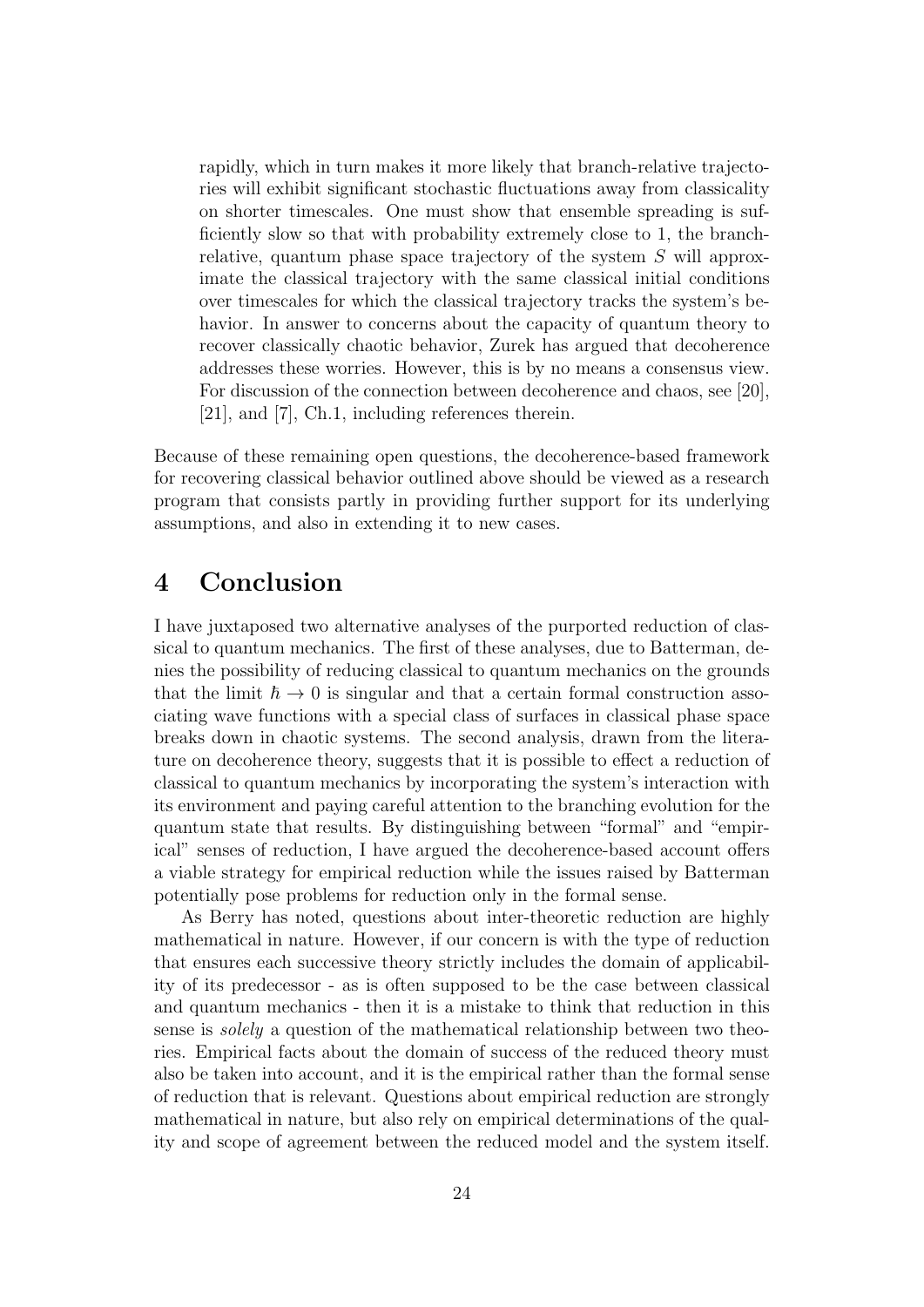Therefore, reduction in this sense is not a two-place relation between theories but, in some sense, a three-place relation connecting the theories and the real physical systems they describe. It is likely that the distinction between formal and empirical reduction, and between formal and empirical approaches to inter-theory relations more generally, can usefully be applied to the study of other inter-theory relations as well.

Acknowledgments: Thanks to David Wallace, Simon Saunders, Christopher Timpson, Jeremy Butterfield and Robert Batterman for many helpful discussions on the classical domain of quantum theory.

### References

- [1] Guido Bacciagaluppi. The role of decoherence in quantum mechanics. In Edward N. Zalta, editor, The Stanford Encyclopedia of Philosophy. Winter 2012 edition, 2012.
- [2] Julian Barbour. The end of time: The next revolution in physics. Oxford University Press, 2000.
- [3] R. Batterman. The Devil in the Details: Asymptotic Reasoning in Explanation, Reduction, and Emergence. Oxford University Press, 2002.
- [4] Gordon Belot. Whose devil? which details?\*. Philosophy of Science, 72(1):128–153, 2005.
- [5] M. Berry. Asymptotics, singularities and the reduction of theories. In Brian Skyrms Dag Prawitz and Dag Westerståhl, editors, Logic, Methodology and Philosophy of Science, IX: Proceedings of the Ninth International Congress of Logic, Methodology and Philosophy of Science, Uppsala, Sweden, August 7– 14, 1991 (Studies in Logic and Foundations of Mathematics: Volume 134), volume 134, pages 597–607, 1994.
- [6] MV Berry. Semiclassical mechanics of regular and irregular motion. Les Houches lecture series, 36:171– 271, 1983.
- [7] Alisa Bokulich. Reexamining the Quantum-Classical Relation. Cambridge University Press Cambridge, 2008.
- [8] F. Dizadji-Bahmani, R. Frigg, and S. Hartmann. Who's afraid of Nagelian reduction? Erkenntnis, 73(3):393–412, 2010.
- [9] M. Gell-Mann and J.B. Hartle. Classical equations for quantum systems. Physical Review D, 47(8):3345, 1993.
- [10] R.B. Griffiths. Consistent histories and the interpretation of quantum mechanics. Journal of Statistical Physics, 36(1):219–272, 1984.
- [11] E. Joos, D. Zeh, C. Kiefer, D. Giulini, J. Kupsch, and I.-O. Stamatescu. Decoherence and the Appearance of a Classical World in Quantum Theory. Springer, second edition edition, 2003.
- [12] N.P. Landsman. Between classical and quantum. In J. Butterfield and J. Earman, editors, *Philosophy* of Physics (Handbook of the Philosophy of Science), volume 1. Elsevier, 2007.
- [13] Joshua Rosaler. Local reduction in physics. Studies in History and Philosophy of Modern Physics, 50:54–69, 2015.
- [14] Joshua Rosaler. Interpretation neutrality in the classical domain of quantum theory. Studies in History and Philosophy of Modern Physics, forthcoming, 2015.
- [15] Joshua Rosaler. Is de broglie-bohm theory specially equipped to recover classical behavior? Philosophy of Science, forthcoming, 2015.